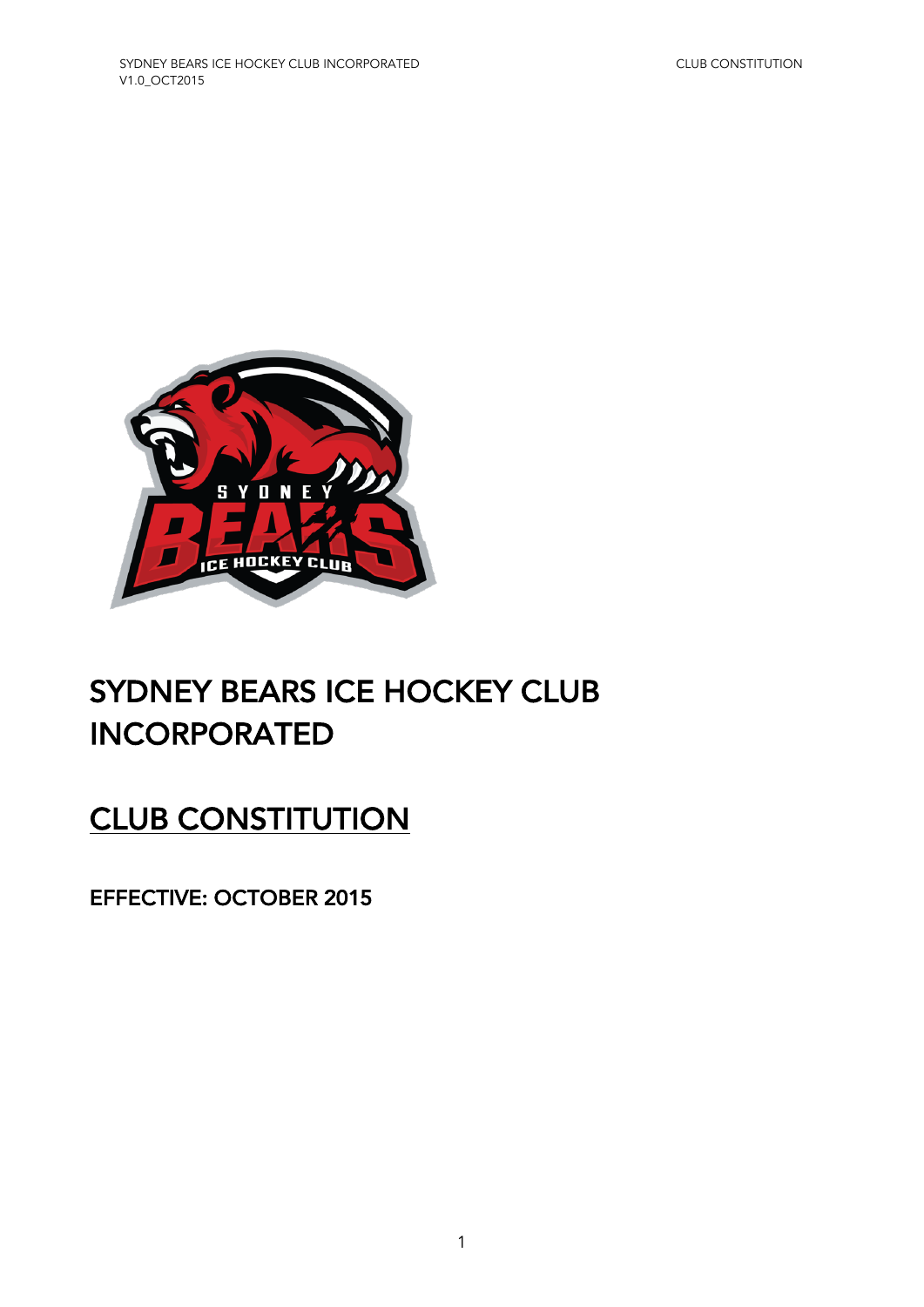#### **TABLE OF CONTENTS**

| 1. |  |
|----|--|
| 2. |  |
| 3. |  |
| 4. |  |
| 5. |  |
| 6. |  |
| 7. |  |
| 8. |  |
| 9. |  |
|    |  |
|    |  |
|    |  |
|    |  |
|    |  |
|    |  |
|    |  |
|    |  |
|    |  |
|    |  |
|    |  |
|    |  |
|    |  |
|    |  |
|    |  |
|    |  |
|    |  |
|    |  |
|    |  |
|    |  |
|    |  |
|    |  |
|    |  |
|    |  |
|    |  |
|    |  |
|    |  |
|    |  |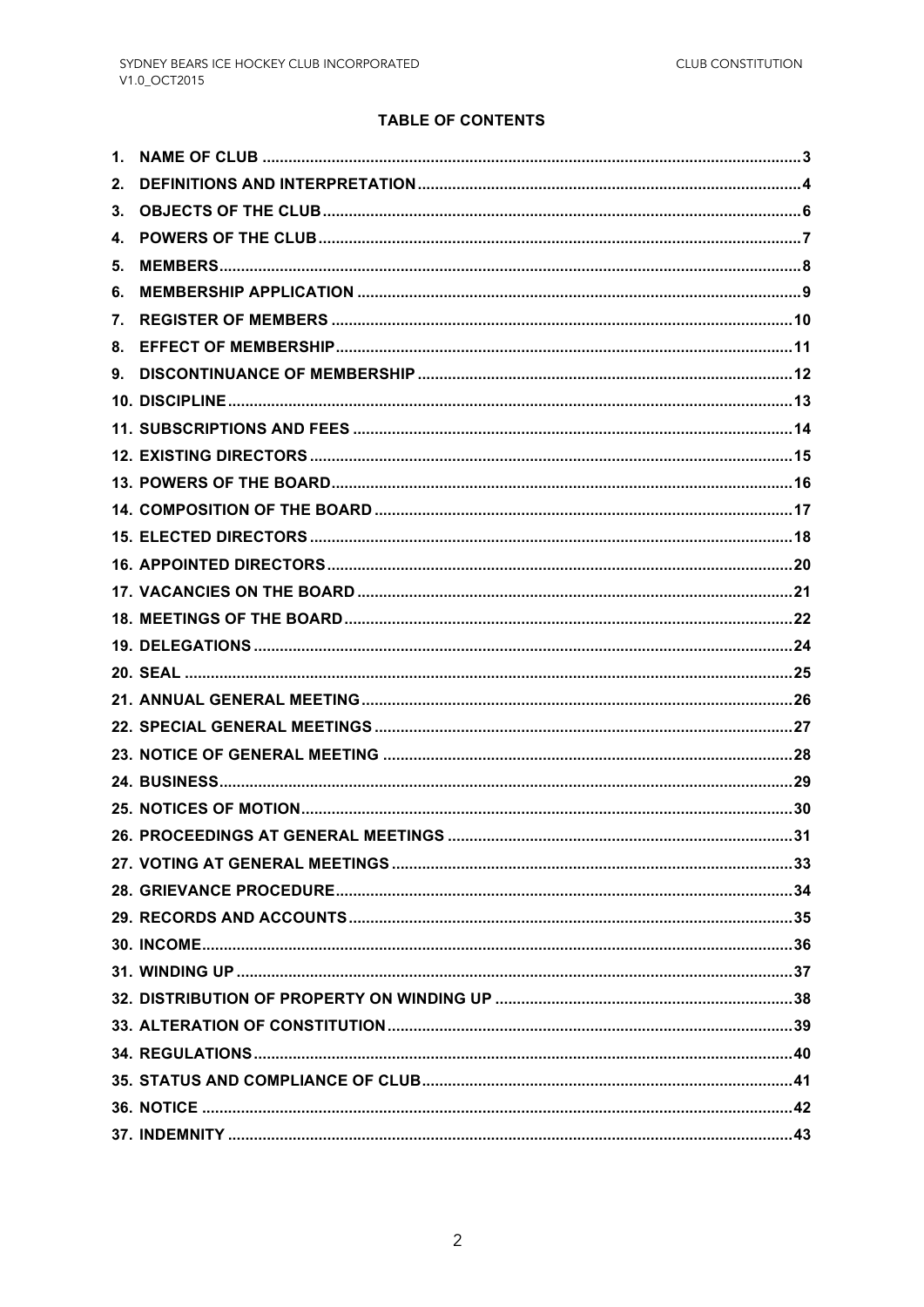# 1. NAME OF CLUB

- (a) The name of the Club is Sydney Bears Ice Hockey Club Incorporated (**Club**).
- (b) The shortened name of the Club is Sydney Bears
- (c) The abbreviation of the Club is SBIHC.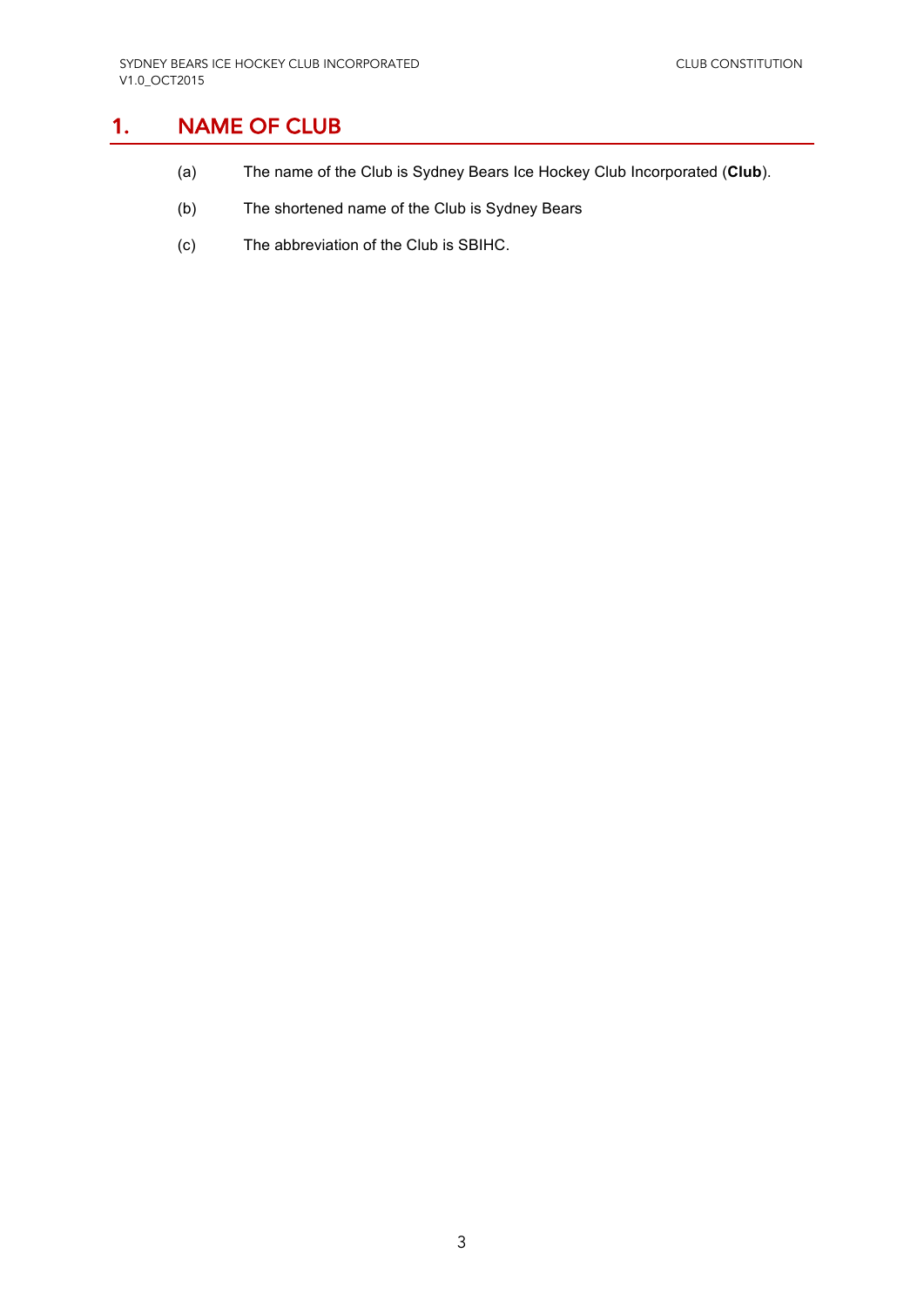### 2. DEFINITIONS AND INTERPRETATION

#### **2.1 Definitions**

In this Constitution unless the contrary intention appears:

**"Act"** means the *Associations Incorporation Act 2009 (NSW)*.

**"Appointed Director"** means a Member of the Board under **Clause 17**.

**'Board'** means the body managing the Club and consisting of the directors.

**"Constitution"** means this Constitution of the Association.

**"Director"** means a Member of the Board and includes any person acting in that capacity from time to time appointed in accordance with this Constitution but does not include the Executive Director.

**"Elected Director"** means a Member of the Board under **Clause 16**.

**"General Meeting"** means the annual or any special general meeting of the Club.

**'Individual Member'** means a registered, financial Member of the Club who is at least 18 years of age.

**"Intellectual Property"** means all rights subsisting in copyright, business names, names, trade marks (or signs), logos, designs, equipment including computer software, images (including photographs, videos or films) or service marks relating to the Association or any activity of or conducted, promoted or administered by the Association in New South Wales.

**'Junior Member'** means a registered Member of the Club who is younger than 18 years of age.

**'Life Member'** means an Individual appointed as a Life Member of the Club under **clause 5.4**.

**'Local area'** means the geographical area for which the Club is responsible as recognised by the regional and/or state organisations for Ice Hockey of which the Club is a Member.

**'Member'** means a Member of the Club for the time being under **clause 5**.

**'NSO'** means the National Sporting Organisation being Ice Hockey Australia

**'Objects'** means the Objects of the Club in **clause 3**.

**'Public Officer'** means the person appointed to be the public officer of the Association in accordance with the Act.

**'Register'** means a register of Members kept and maintained in accordance with **clause 7**.

**'Regulations'** means a prescribed set of rules & policies as in accordance with **clause 35.**

**'Seal'** means the common Seal of Sydney Bears Ice Hockey Club (if any).

**'Special Resolution'** means a Special Resolution defined in the Act.

**'SSO'** means the State Sport Organisation being Ice Hockey New South Wales.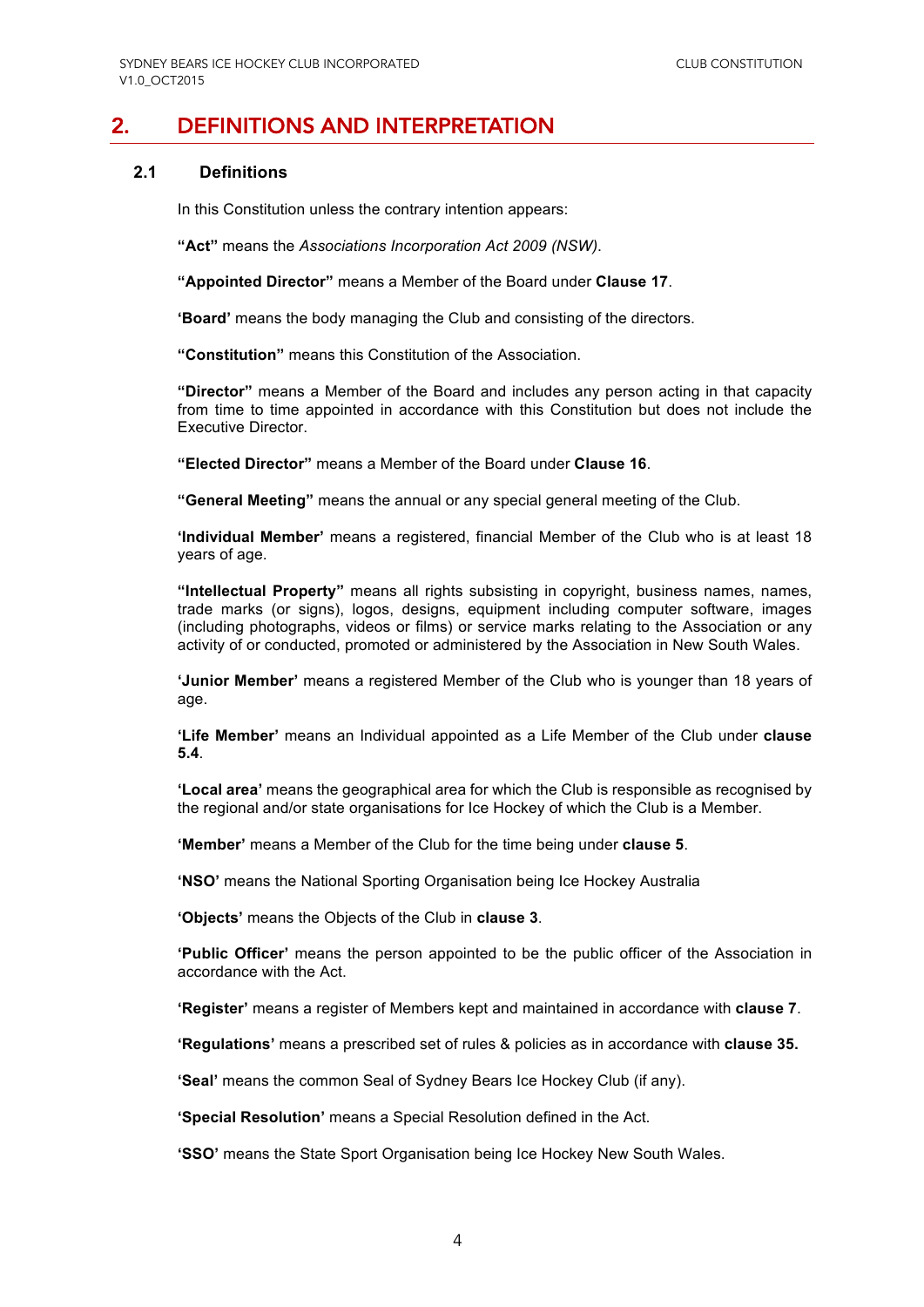#### **2.2 Interpretation**

In this Constitution:

- (a) a reference to a function includes a reference to a power, authority and duty;
- (b) a reference to the exercise of a function includes, where the function is a power, authority or duty, a reference to the exercise of the power or authority of the performance of the duty;
- (c) words importing the singular include the plural and vice versa;
- (d) words importing any gender include the other genders;
- (e) references to persons include corporations and bodies politic;
- (f) references to a person include the legal personal representatives, successors and permitted assigns of that person;
- (g) a reference to a statute, ordinance, code or other law includes Regulations and other statutory instruments under it and consolidations, amendments, re-enactments or replacements of any of them (whether of the same or any legislative authority having jurisdiction); and
- (h) a reference to "writing" shall unless the contrary intention appears, be construed as including references to printing, lithography, photography and other modes of representing or reproducing words in a visible form, including messages sent by electronic mail.

#### **2.3 Severance**

If any provision of this Constitution or any phrase contained in it is invalid or unenforceable, the phrase or provision is to be read down if possible, so as to be valid and enforceable, and otherwise shall be severed to the extent of the invalidity or unenforceability, without affecting the remaining provisions of this Constitution.

#### **2.4 The Act**

Except where the contrary intention appears, in this Constitution, an expression that deals with a matter under the Act has the same meaning as that provision of the Act. Model rules under the Act are expressly displaced by this Constitution.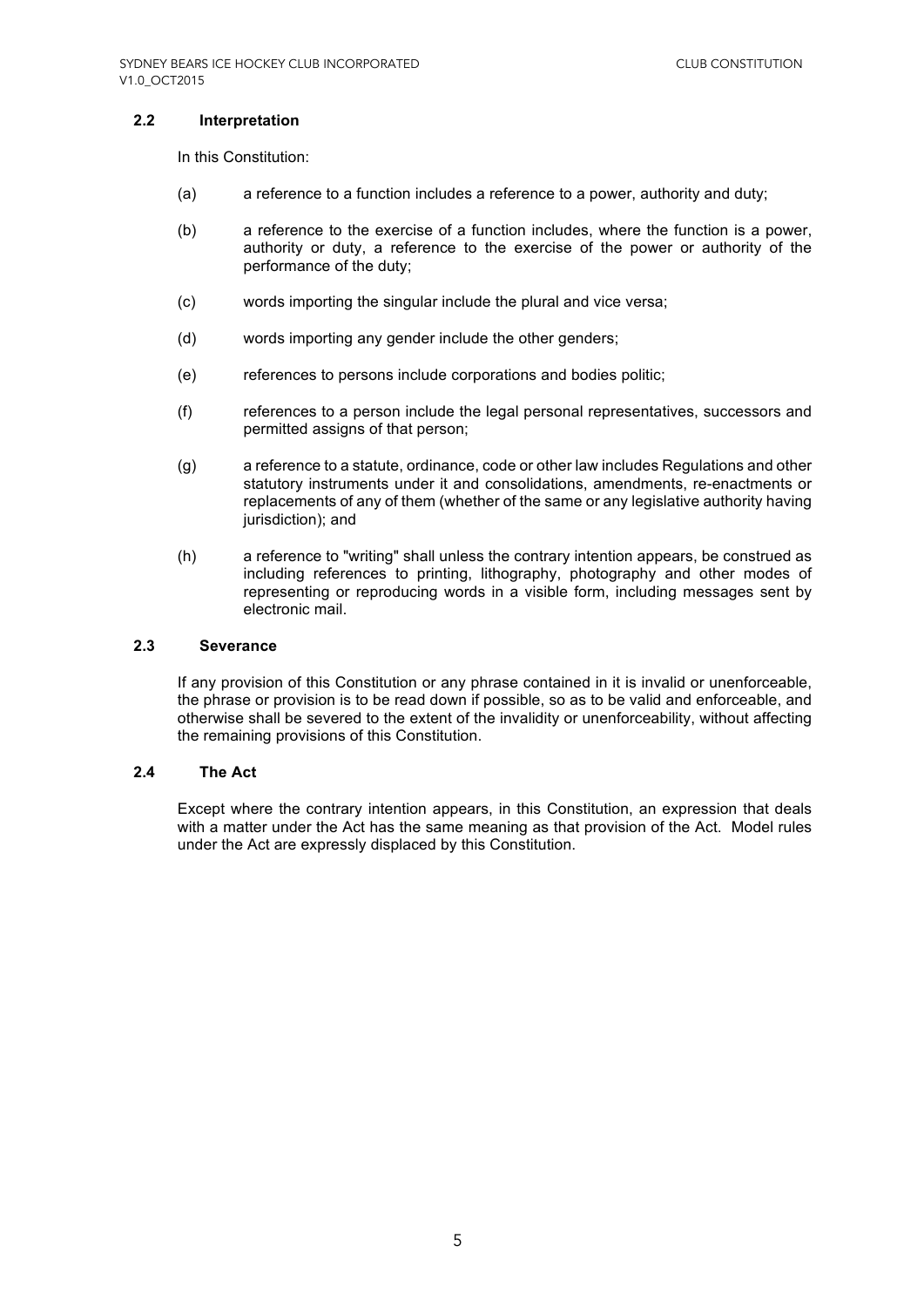### 3. OBJECTS OF THE CLUB

The Club is established solely for the Objects. The Objects of the Club are established to:

- (a) conduct, encourage, promote, advance and administer Ice Hockey throughout the local area;
- (b) act, at all times, on behalf of and in the interest of the Members and Ice Hockey in the local area
- (c) affiliate and otherwise liaise with the RSO, SSO and/or NSO of which the Club is a Member and adopt their rule and policy frameworks to further these Objects
- (d) abide by, promulgate, enforce and secure uniformity in the application of the rules of Ice Hockey as may be determined from time to time by NSO or IF and as may be necessary for the management and control of Ice Hockey and related activities in New South Wales;
- (e) advance the operations and activities of the Club throughout the local area;
- (f) have regard to the public interest in its operations; and
- (g) undertake and or do all such things or activities which are necessary, incidental or conducive to the advancement of these Objects.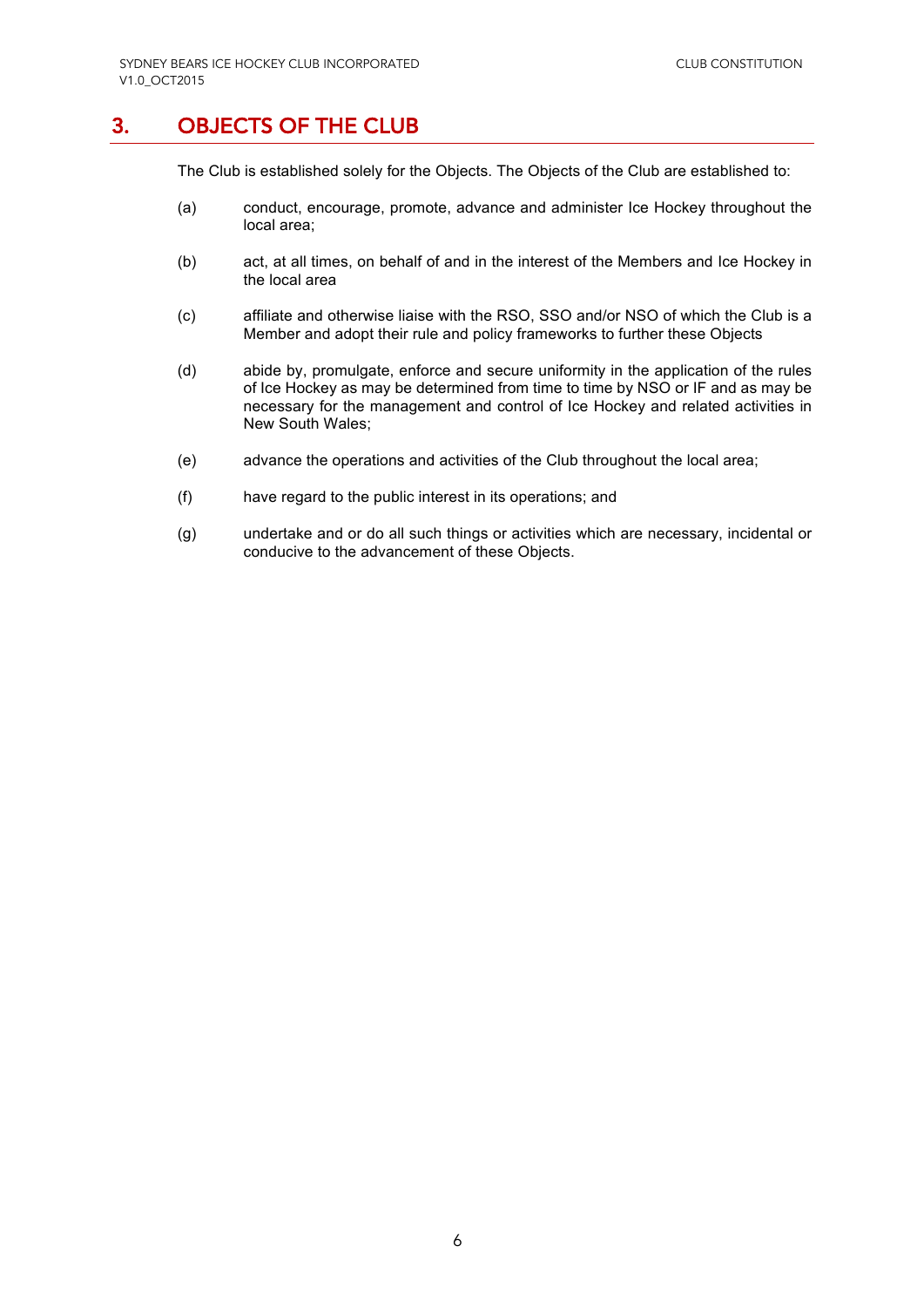# 4. POWERS OF THE CLUB

Solely for furthering the Objects, the Club has, in addition to the rights, powers and privileges conferred on it under section 25 of the Act, the legal capacity and powers of a company as set out under section 124 of the *Corporations Act 2001 (Cth)*.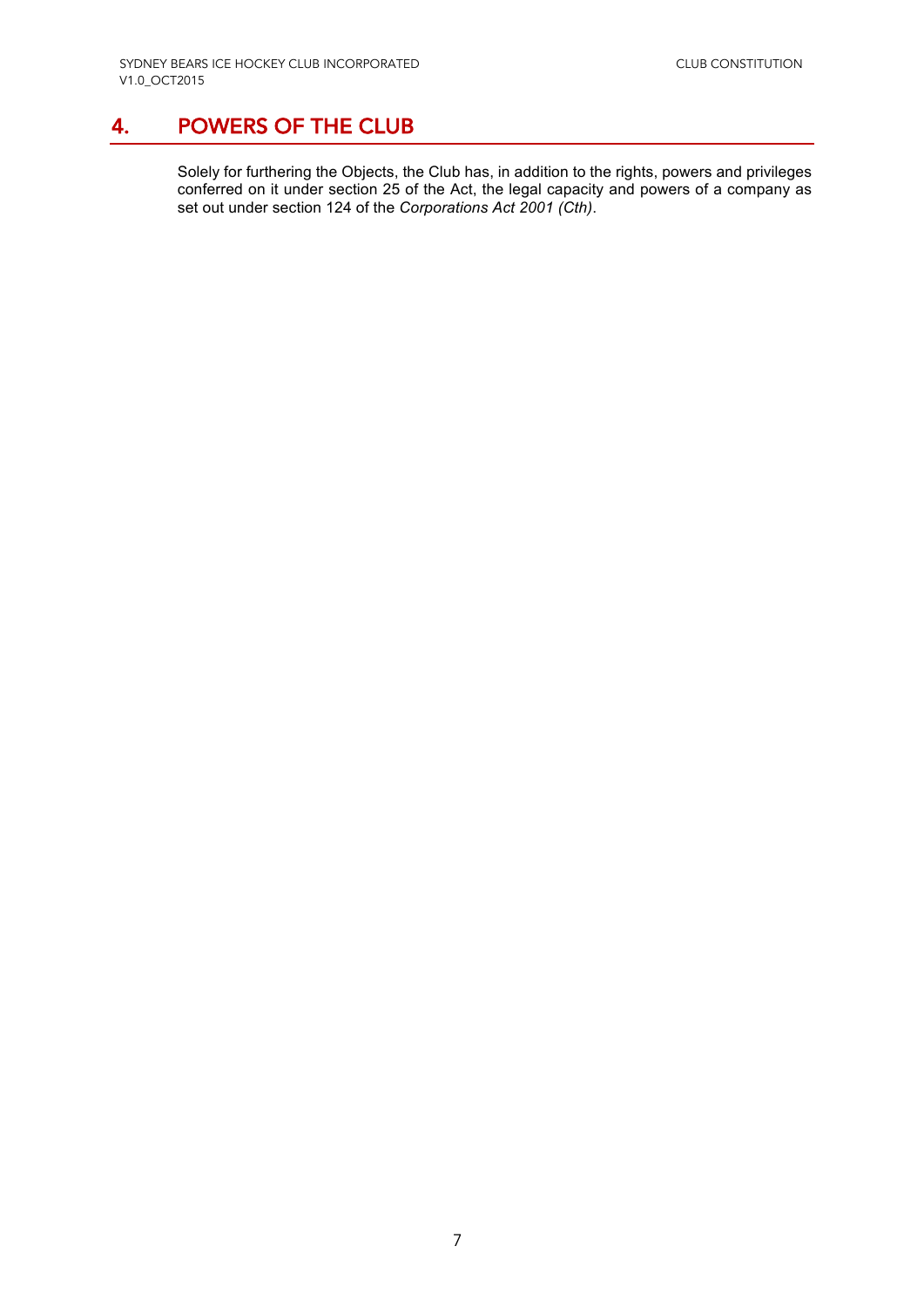### 5. MEMBERS

#### **5.2 Members**

#### **5.3 The Members of the Club shall consist of:**

- (a) Life Members, who subject to this Constitution, shall have the right to receive notice of General Meetings and to be present, to debate and to vote at General Meetings;
- (b) Individual Members, who subject to this Constitution, shall have the right to receive notice of General Meetings and to be present, to debate and to vote at General Meetings; and
- (c) Junior Members, who subject to this Constitution, shall have no right to receive notice of General Meetings and no right to be present or debate or vote at General Meetings.

#### **5.4 Life Members**

- (a) The Board may recommend to the annual general meeting that any natural person who has rendered distinguished service to the Club be appointed as a Life Member.
- (b) The act to confer Life Membership must be in accordance with the Regulations.
- (c) A person must accept or reject the Club's resolution to confer life membership in writing. Upon written acceptance, the person's details shall be entered upon the Register, and from the time of entry on the Register the person shall be a Life Member.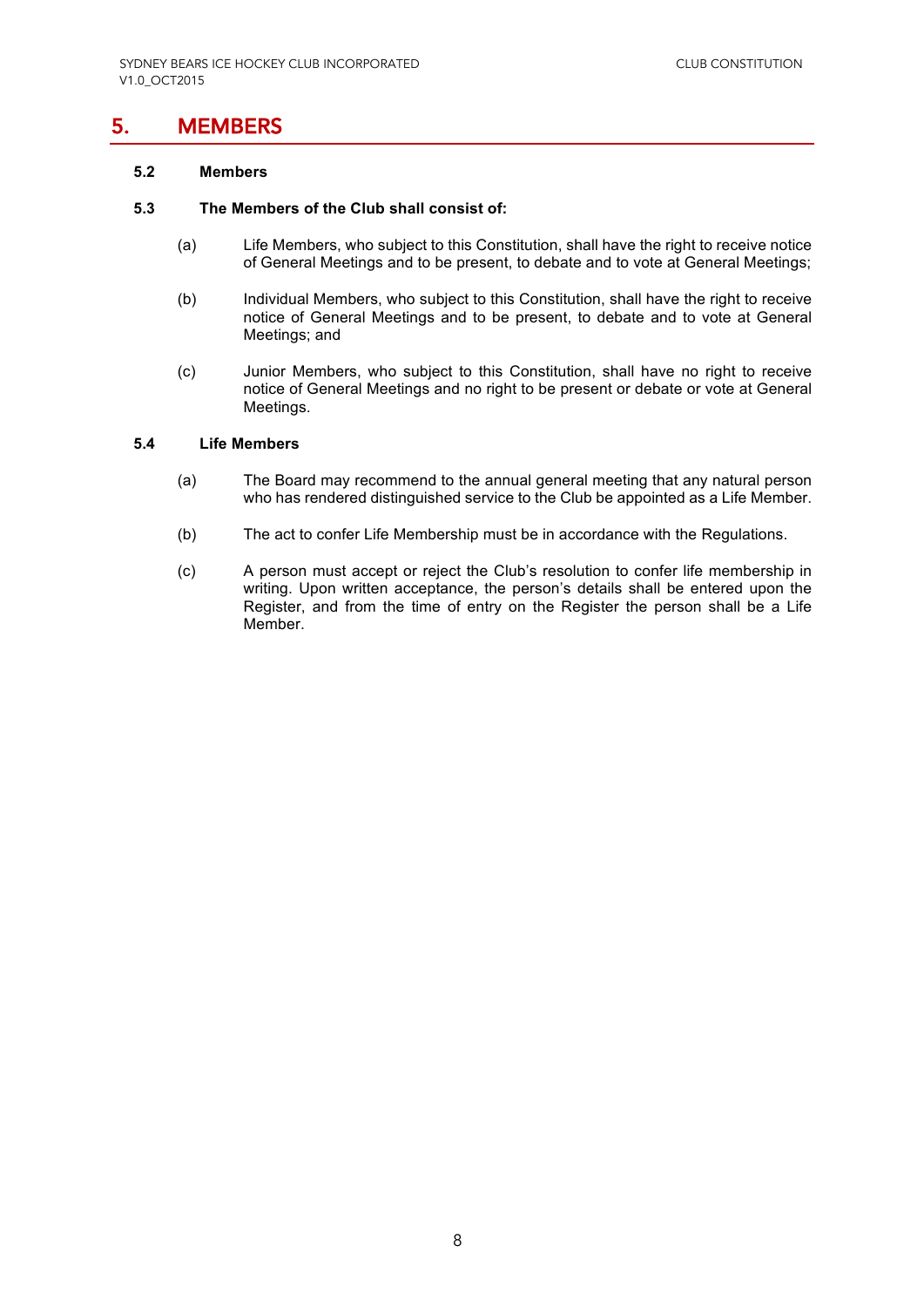# 6. MEMBERSHIP APPLICATION

#### **6.1 Application for Membership**

An application for membership must be:

- (a) in writing on the form prescribed from time to time by the Board (if any), from the applicant or its nominated representative and lodged with the Club; and
- (b) accompanied by the appropriate fee (if any).

#### **6.2 Discretion to Accept or Reject Application**

- (a) The Club may accept or reject an application whether the applicant has complied with the requirements in **clause 6.1** or not. The Club shall not be required or compelled to provide any reason for such acceptance or rejection.
- (b) Where the Club accepts an application, the applicant shall become a Member. membership shall be deemed to commence upon acceptance of the application by the Club. The Register shall be amended accordingly as soon as practicable.
- (c) Where the Club rejects an application, it shall refund any fees forwarded with the application and the application shall be deemed rejected by the Club.

#### **6.3 Renewal**

Members (other than Life Members) must renew their membership annually in accordance with the procedures set down by the Club in the Regulations from time to time.

#### **6.4 Deemed Membership**

- (a) All persons who are, prior to the approval of this Constitution under the Act, Members of the Club shall be deemed Members from the time of approval of this Constitution under the Act.
- (b) Any Members of the Club, prior to approval of this Constitution under the Act, who are not deemed Members under **clause 6.4(a)** shall be entitled to carry on such functions analogous to their previous functions as are provided for under this Constitution.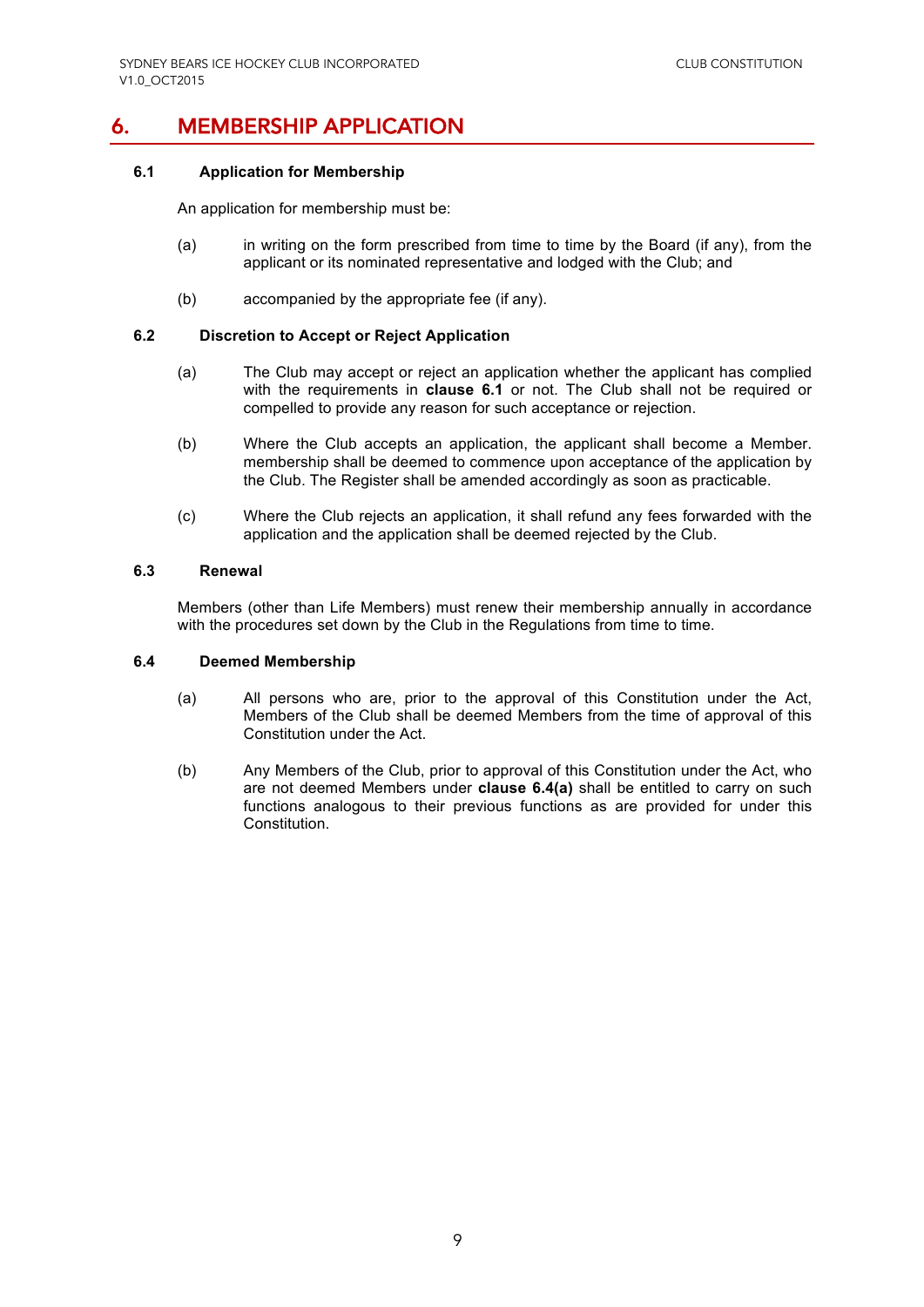# 7. REGISTER OF MEMBERS

#### **7.1 Club to Keep Register**

The Club shall keep and maintain a Register in which shall be entered (as a minimum):

- (a) the full name, address and date of entry of each Member; and
- (b) where applicable, the date of termination of membership of any Member.

Members shall provide notice of any change and required details to the Club within one month of such change.

#### **7.2 Inspection of Register**

Having regard to the Act, confidentiality considerations and privacy laws, an extract of the Register, excluding the address or other direct contact details of any Member, shall be available for inspection (but not copying) by Members, upon reasonable request.

#### **7.3 Use of Register**

Subject to the Act, confidentiality considerations and privacy laws, the Register may be used to further the Objects, in such manner as the Board considers appropriate.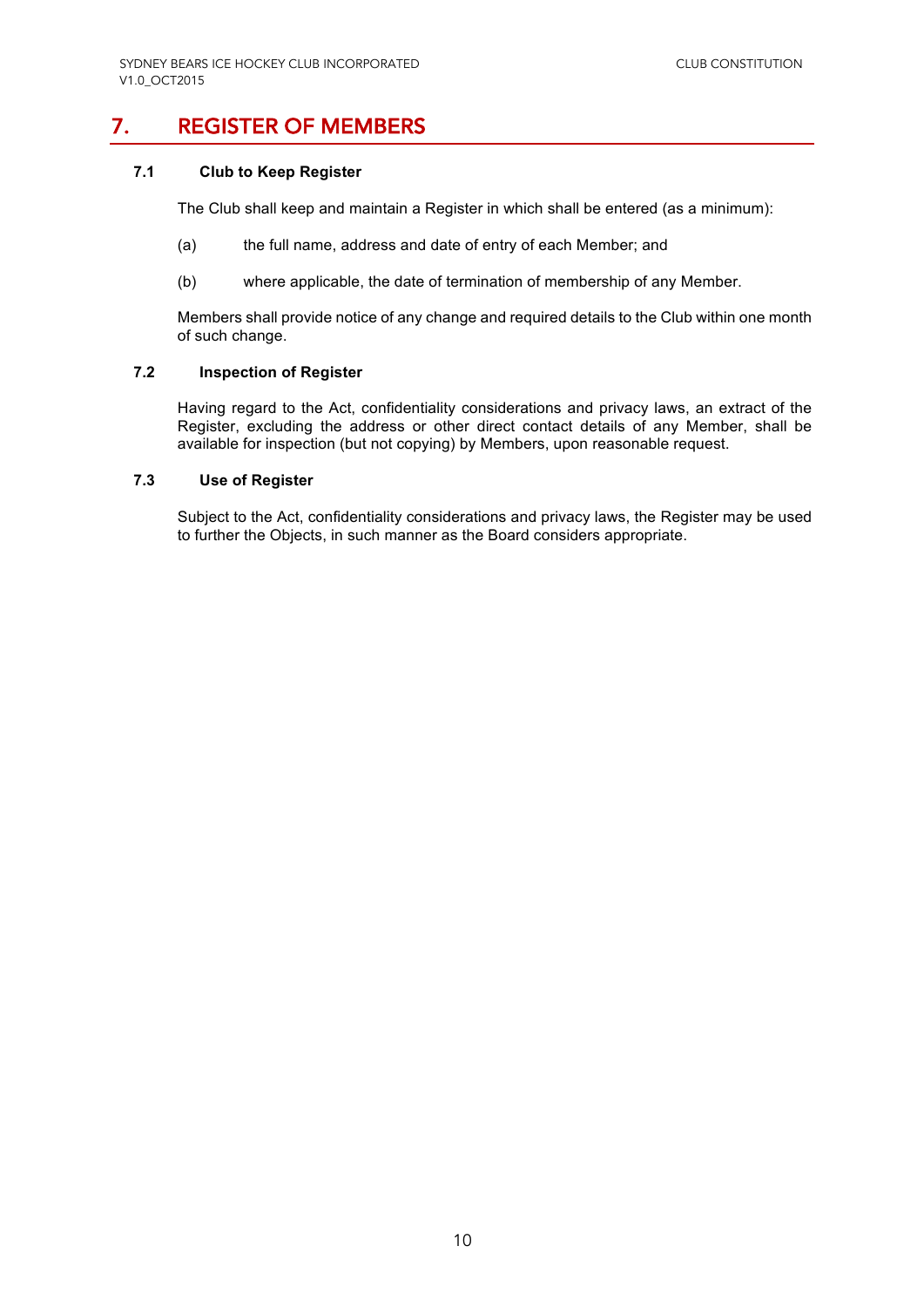### 8. EFFECT OF MEMBERSHIP

Members acknowledge and agree that:

- (a) This Constitution forms a contract between each of them and the Club and that they are bound by this Constitution and the Regulations.
- (b) they shall comply with and observe this Constitution and the Regulations and any determination, resolution or policy which may be made or passed by the Board or other entity with delegated authority;
- (c) by submitting to this Constitution and Regulations they are subject to the jurisdiction of the Club, RSO, SSO and NSO.
- (d) the Constitution and Regulations are necessary and reasonable for promoting the Objects and particularly the advancement and protection of Ice Hockey; and
- (e) they are entitled to all benefits, advantages, privileges and services of Club membership.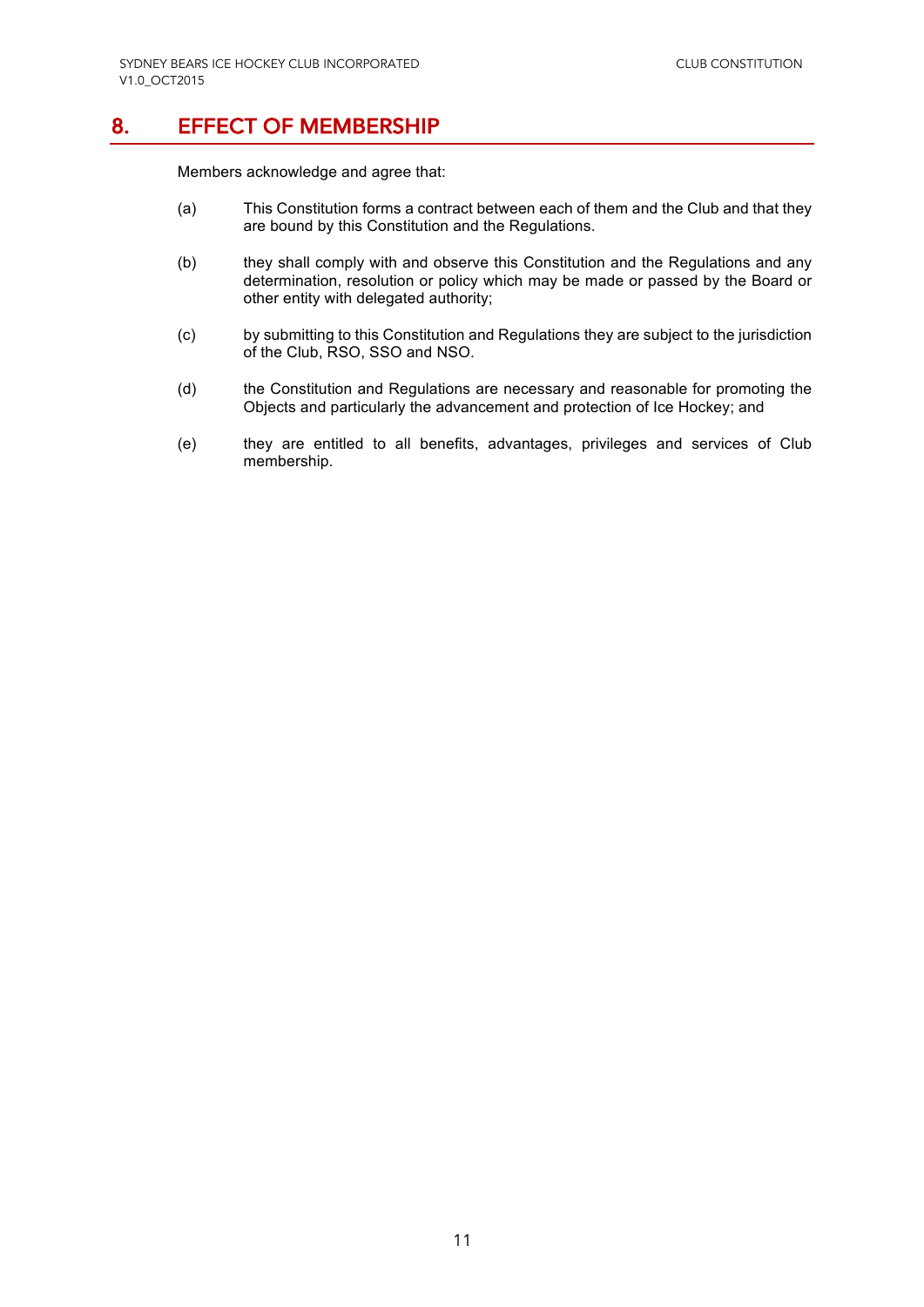## 9. DISCONTINUANCE OF MEMBERSHIP

#### **9.1 Notice of Resignation**

- (a) A Member who has paid all arrears of fees payable to the Club may resign or withdraw from membership of the Club by giving one month's notice in writing to the Club.
- (b) Once the Club receives a notice of resignation of membership given under **clause 9.1(a)**, it must make an entry in the Register that records the date on which the Member ceased to be a Member.

#### **9.2 Discontinuance for Breach**

- (a) Membership of the Club may be discontinued by the Board upon breach of any clause of this Constitution or the Regulations, including, but not limited to, the failure to pay any monies owed to the Club, failure to comply with the Regulations or any resolutions or determinations made or passed by the Board or any duly authorised committee.
- (b) Membership shall not be discontinued by the Board under **clause 9.2(a)** without the Board first giving the accused Member the opportunity to explain the breach and/or remedy the breach as per regulations set out in the Regulations.
- (c) Where a Member fails, in the Board's view to adequately explain the breach, that Member's membership shall be discontinued under **clause 9.2(a)** by the Club giving written notice of the discontinuance to the Member. The Register shall be amended to reflect any discontinuance of membership under this **clause 9.2** as soon as practicable.
- (d) Membership or monies paid shall not be refunded to the member in the event of a breach under **clause 10.2(a)**.

#### **9.3 Member to Re-Apply**

A Member whose membership has been discontinued under **clauses 9.1 or 9.2**:

- (a) must seek renewal or re-apply for membership in accordance with this Constitution; and
- (b) may be re-admitted at the discretion of the Board.

#### **9.4 Forfeiture of Rights**

A Member who ceases to be a Member, for whatever reason, shall forfeit all rights in and claims upon the Club and its property and shall not use any property of the Club including Intellectual Property. Any Club documents, records or other property in the possession, custody or control of that Member shall be returned to the Club immediately.

#### **9.5 Membership may be Reinstated**

Membership which has been discontinued under this **clause 9** may be reinstated at the discretion of the Board, with such conditions as it deems appropriate.

#### **9.6 Refund of Membership Fees**

Membership fees or subscriptions paid by the discontinued Member may be refunded on a pro-rata basis to the Member upon discontinuance.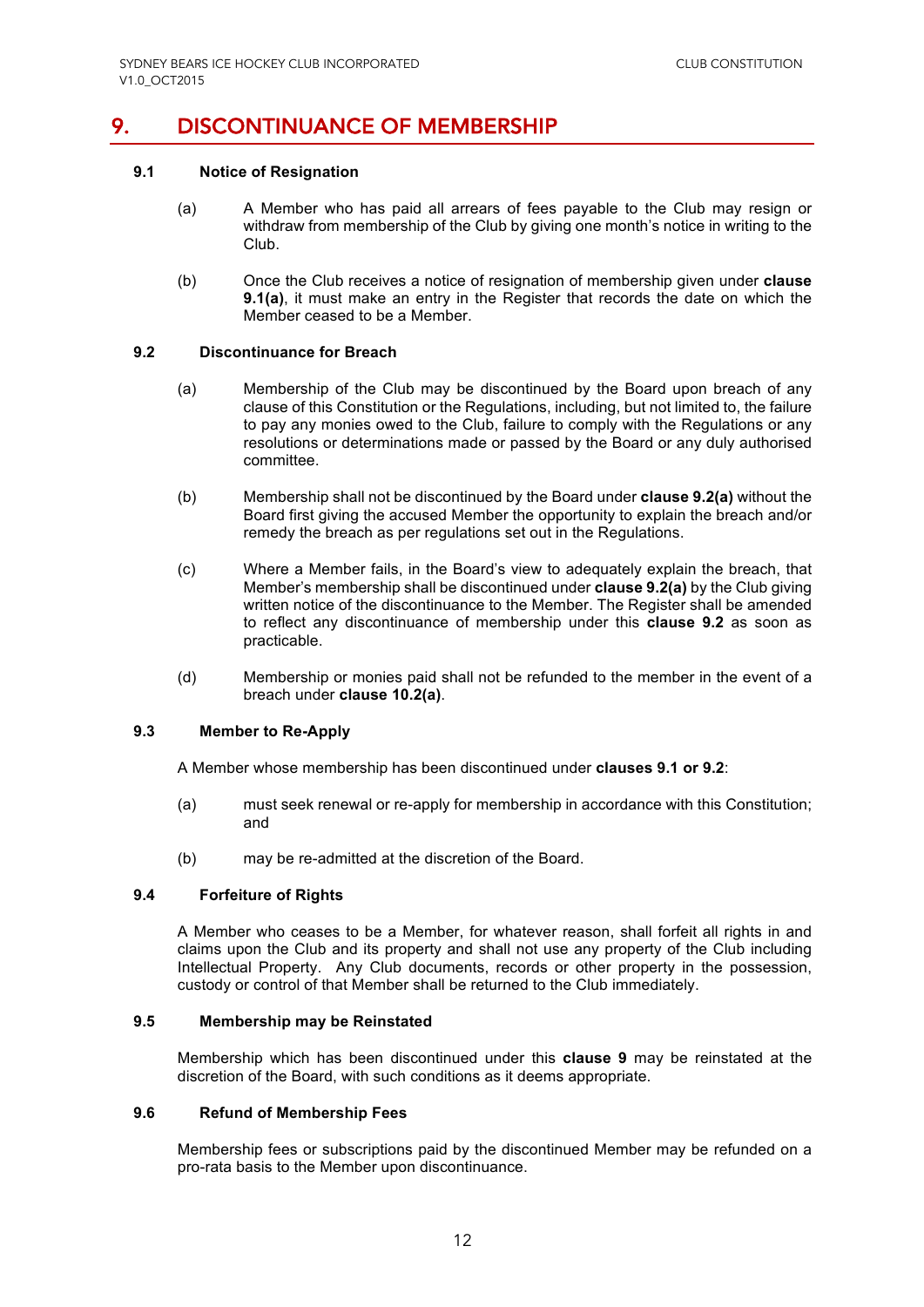## 10. DISCIPLINE

- (a) The Board may commence or cause to commence disciplinary proceedings against a Member who has allegedly:
	- (i) breached, failed, refused or neglected to comply with a provision of this Constitution, the Regulations or any resolution or determination of the Board or any duly authorised committee
	- (ii) acted in a manner unbecoming of a Member, or prejudicial to the purposes and interests of the Club and/or Ice Hockey; or
	- (iii) brought the Club, any other Member or Ice Hockey into disrepute.

That Member will be subject to and will submit unreservedly to the jurisdiction, procedures, penalties and the appeal mechanisms of the Club set out in the Regulations.

(b) The Board may appoint a Judiciary Committee to deal with any disciplinary matter referred to it. Such a Judiciary Committee shall operate in accordance with the procedures expressed in the Regulations but is subject always to the Act.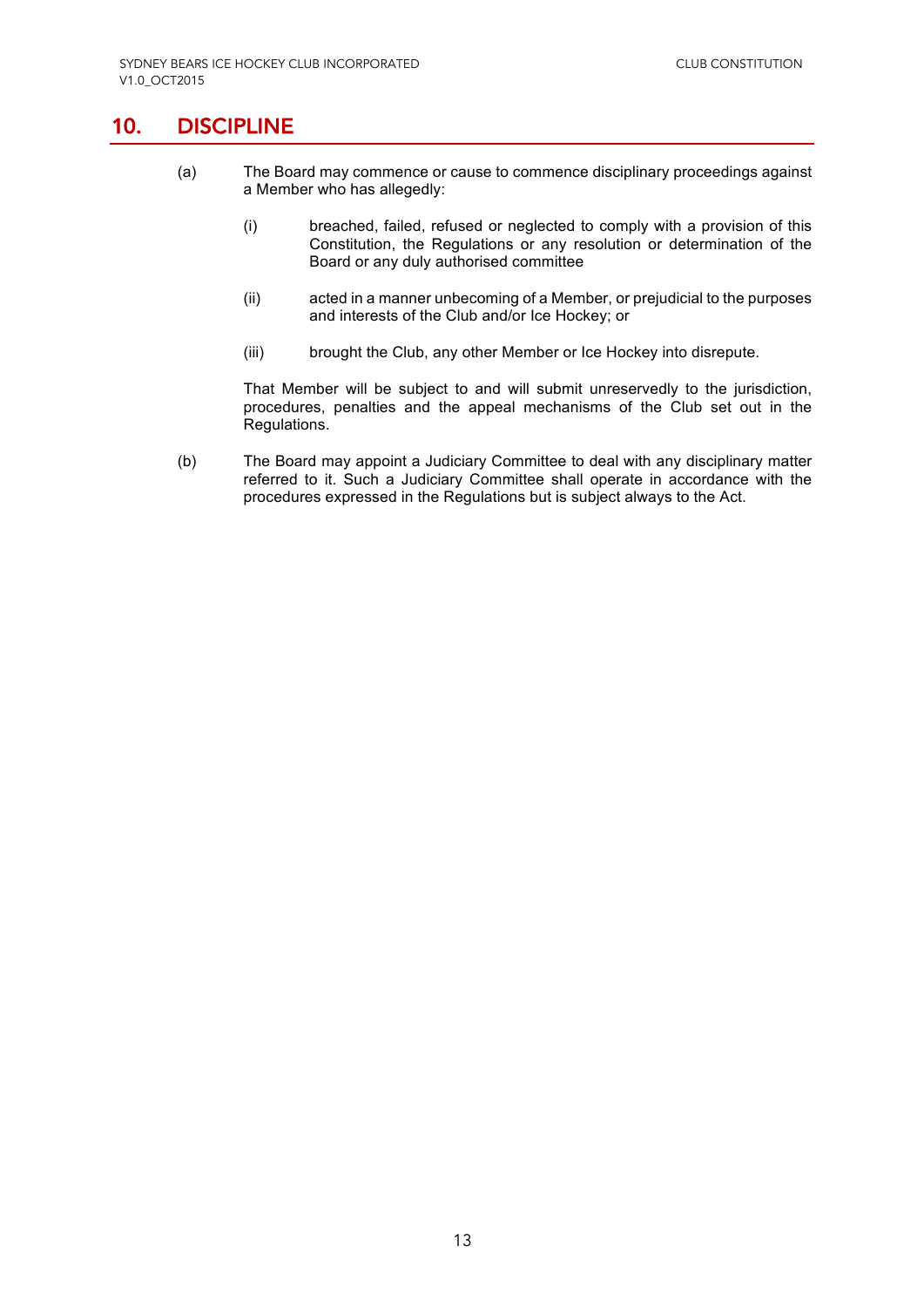# 11. SUBSCRIPTIONS AND FEES

The annual membership subscription (if any) and any fees or other levies payable by Members to the Club and the time for and manner of payment shall be as determined by the Board.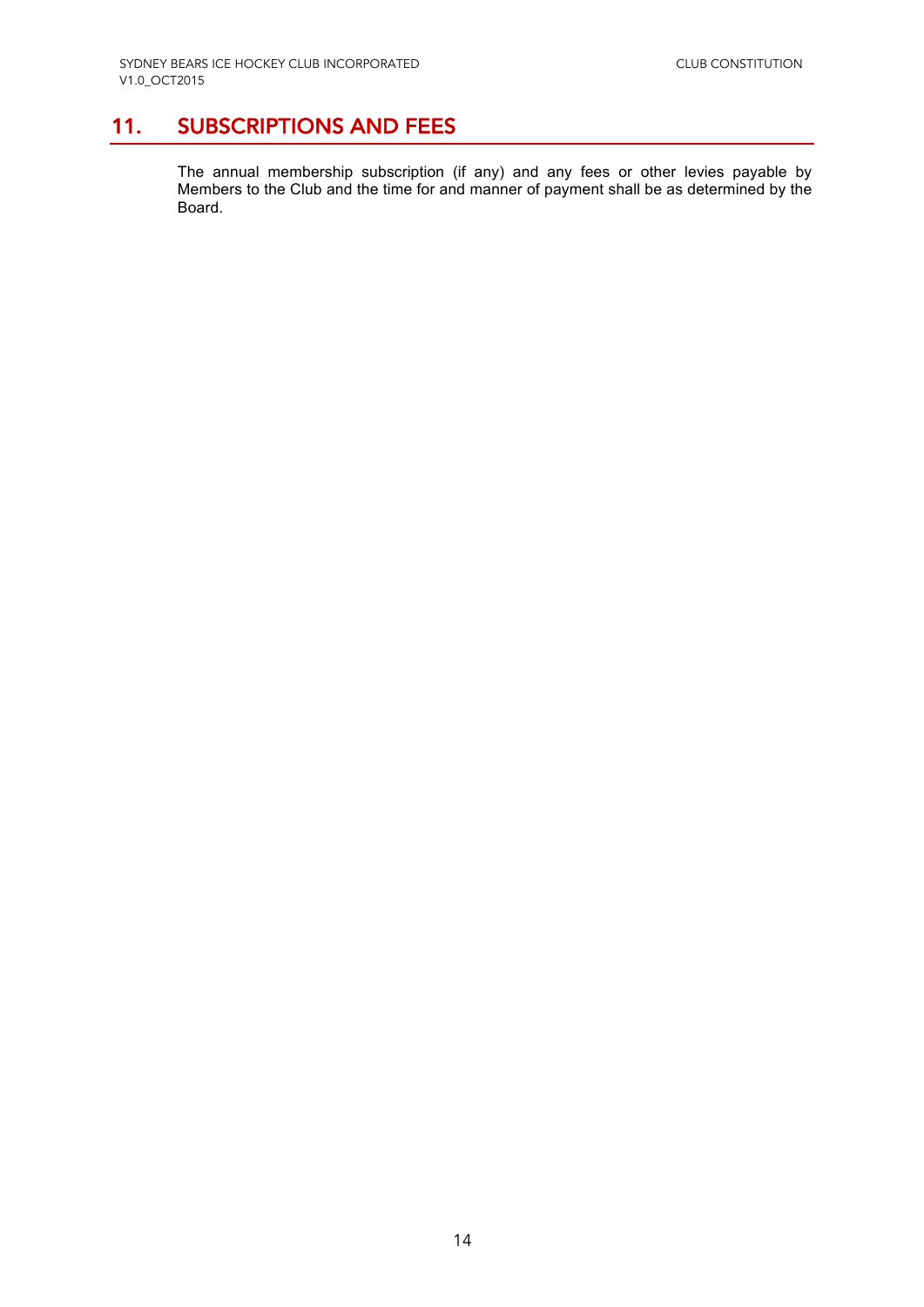# 12. EXISTING DIRECTORS

The Members of the administrative or governing body (by whatever name called) of the Club in office immediately prior to approval of this Constitution under the Act shall continue in those positions until the next annual general meeting following such adoption of this Constitution. After this General Meeting the positions of Directors shall be filled, vacated and otherwise dealt with in accordance with this Constitution.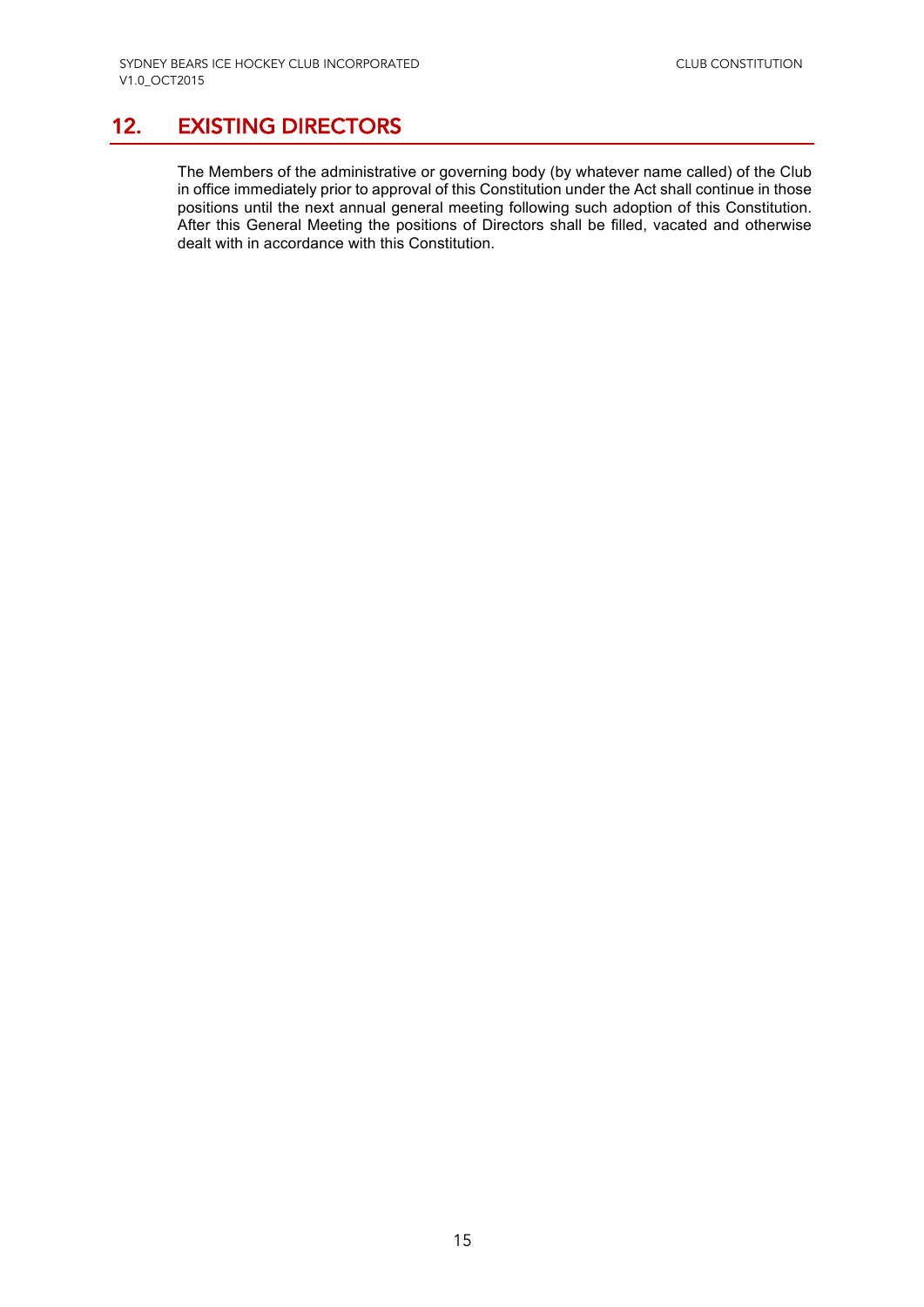# 13. POWERS OF THE BOARD

Subject to the Act and this Constitution, the business of the Club shall be managed and the powers of the Club shall be exercised by the Board. In particular, the Board shall act in accordance with the Objects and shall operate for the benefit of the Members and the community throughout the local area.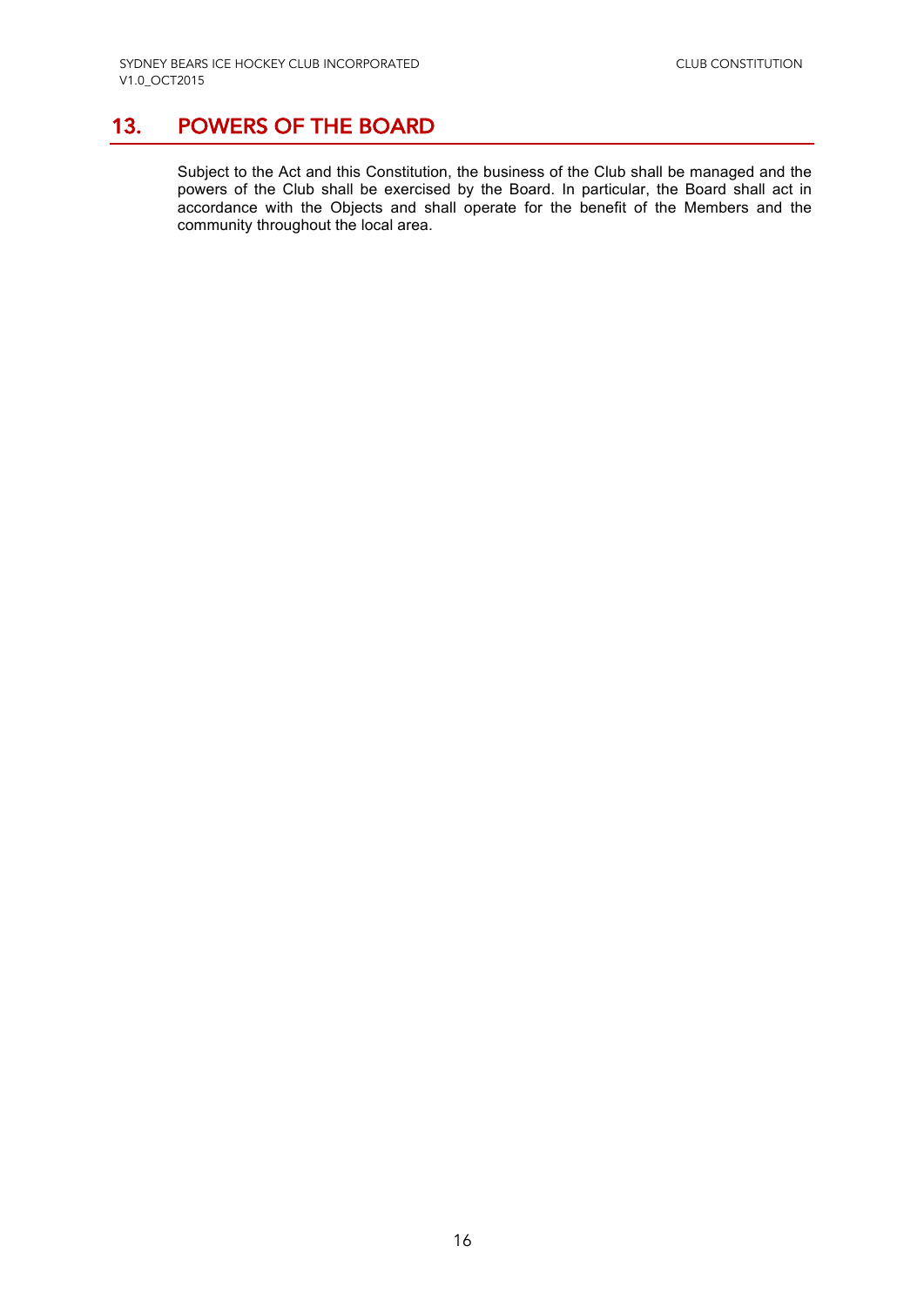# 14. COMPOSITION OF THE BOARD

#### **14.1 Composition of the Board**

The Board shall comprise:

- (a) a minimum of nine (9), elected directors who must all be Members and who shall be elected under **clause 15**.
- (b) up to two (2) directors who do not need to be Members and who may be appointed by the Directors in accordance with **clause 16**.

#### **14.2 Election and Appointment of Directors**

- (a) The elected Directors shall be elected under **clause 15**.
- (b) The appointed Directors may be appointed under **clause 16**.

#### **14.3 Portfolios**

The Board may allocate portfolios to directors.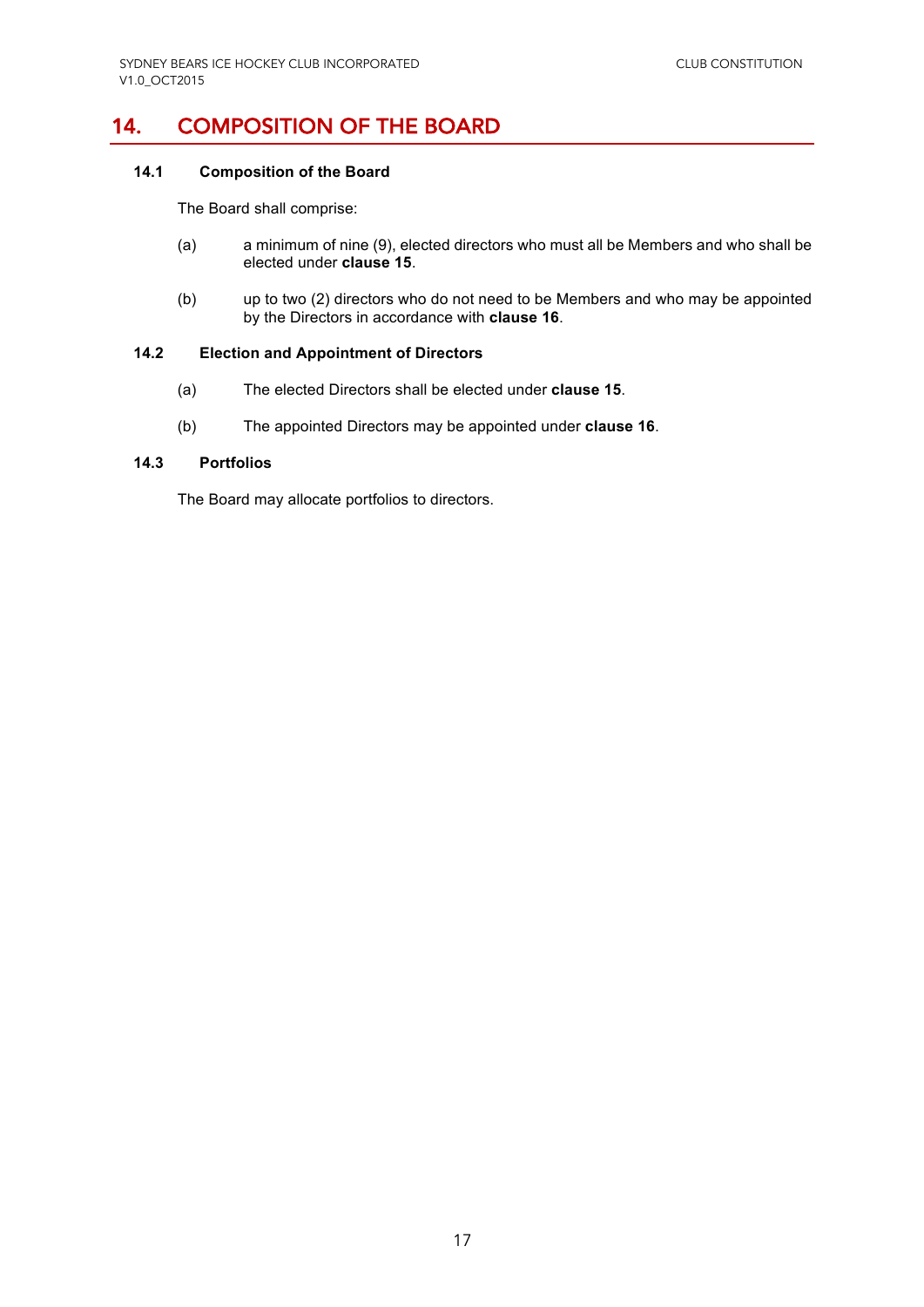# 15. ELECTED DIRECTORS

#### **15.1 Nomination for Board**

- (a) Nominations for elected Director positions shall be called for thirty (30) days prior to the annual general meeting. When calling for nominations, details of the necessary qualifications and job descriptions for the positions shall also be provided. Qualifications and job descriptions shall be determined by the Board from time to time.
- (b) Nominees for elected Director positions must declare any position they hold in an NSO, SSO or RSO.

#### **15.2 Form of Nomination**

Nominations must be:

- (a) in writing;
- (b) on the prescribed form (if any) provided for that purpose;
- (c) signed by two Individual Members;
- (d) certified by the nominee (who must be a Member) expressing his willingness to accept the position for which he is nominated; and
- (e) delivered to the Club not less than fourteen (14) days before the date fixed for the annual general meeting.

#### **15.3 Elections**

- (a) If the number of nominations received is equal to the number of vacancies to be filled or if there are insufficient nominations received to fill all vacancies on the Board, then those nominated shall be declared elected only if approved by the majority of Members entitled to vote.
- (b) If there are insufficient nominations received to fill all vacancies on the Board, or if a person is not approved by the majority of Members under **clause 15.3(a)**, the positions will be deemed casual vacancies under **clause 17.1**.
- (c) If the number of nominations exceeds the number of vacancies to be filled, voting papers shall be prepared containing the names of the candidates in alphabetical order for each vacancy on the Board.
- (d) Voting shall be conducted in such a manner and by such a method as determined by the Board from time to time.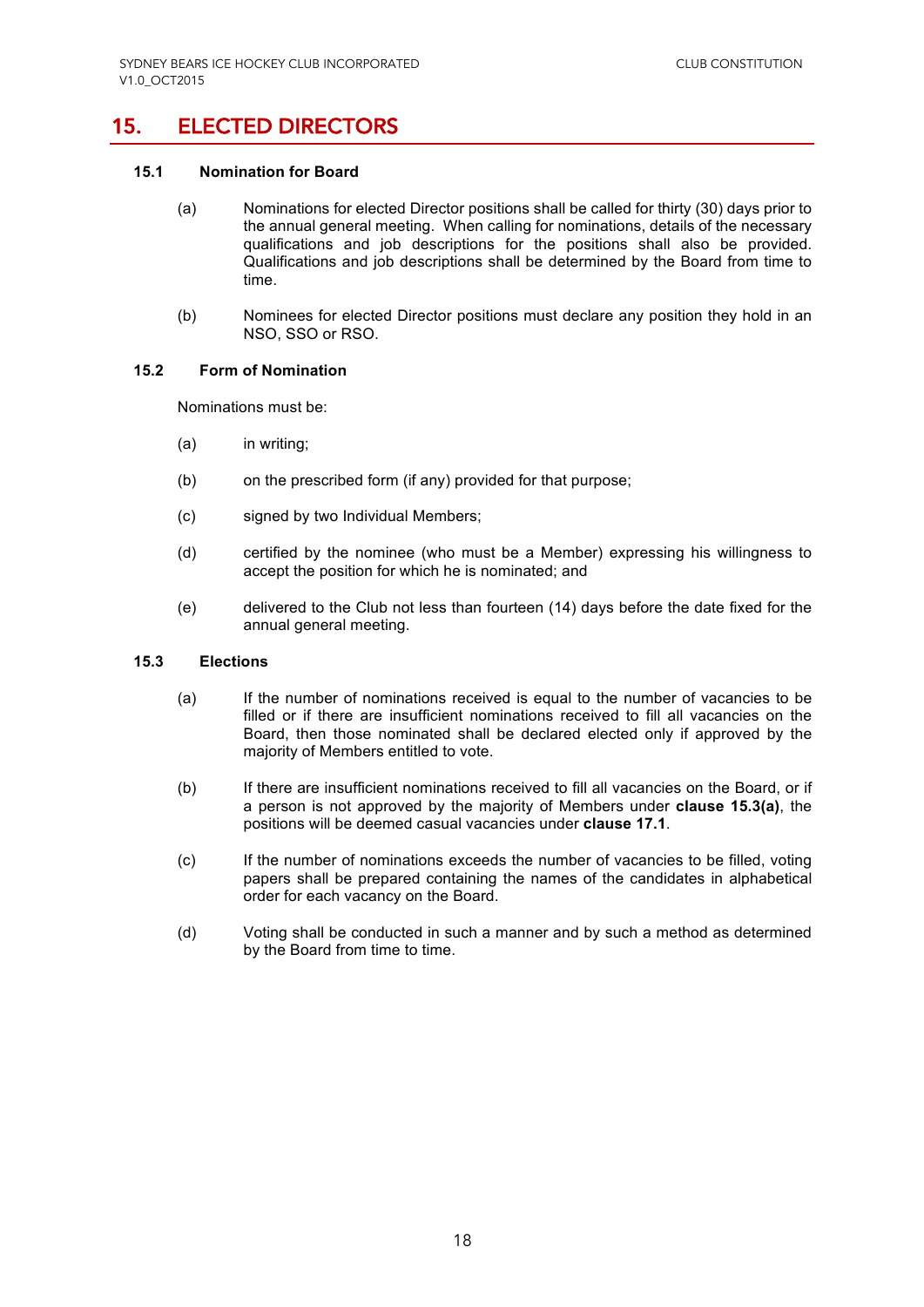#### **15.4 Term of Appointment for Elected Directors**

- (a) Directors elected under **clause 15** shall be elected for a term of two (2) years. Subject to provisions in this Constitution relating to early retirement or removal of Directors, elected Directors shall remain in office from the conclusion of the annual general meeting at which the election occurred until the conclusion of the second annual general meeting following.
- (b) The sequence of retirements to ensure rotational terms shall be determined by the Board. If the Board can not agree it will be determined by lot.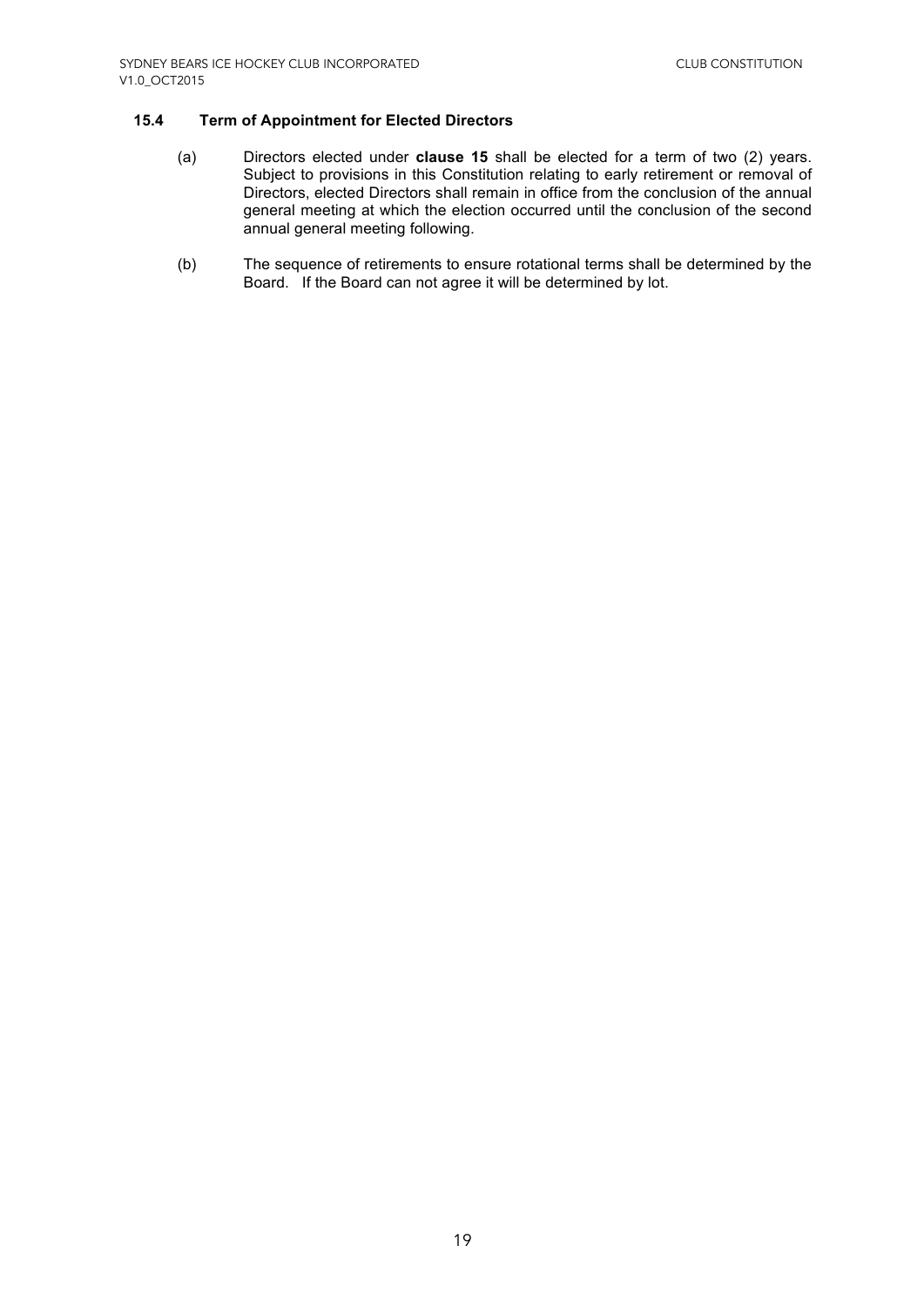## 16. APPOINTED DIRECTORS

#### **16.1 Appointment of Directors**

The elected Directors may appoint up to two (2) appointed Directors.

#### **16.2 Qualifications for Appointed Directors**

The appointed Directors may have specific skills in commerce, finance, marketing, law or business generally or such other skills which complement the Board composition. They do not need to be Members.

#### **16.3 Term of Appointment**

- (a) Appointed directors may be appointed by the elected directors under this Constitution for a term of two years, which shall commence from the first Board meeting after the annual general meeting until after the conclusion of the second annual general meeting that follows.
- (b) Appointed Directors may be appointed to ensure rotational terms that coincide with the elected Directors' rotational terms.
- (c) Any adjustment to the term of appointed Directors appointed under this Constitution necessary to ensure rotational terms under this Constitution shall be determined by the Board.
- (d) Following the adoption of this Constitution, no person who has served as an appointed Director for a period of four (4) consecutive full terms shall be eligible for appointment as an appointed Director until the next annual general meeting following the date of conclusion of his last term as an appointed Director.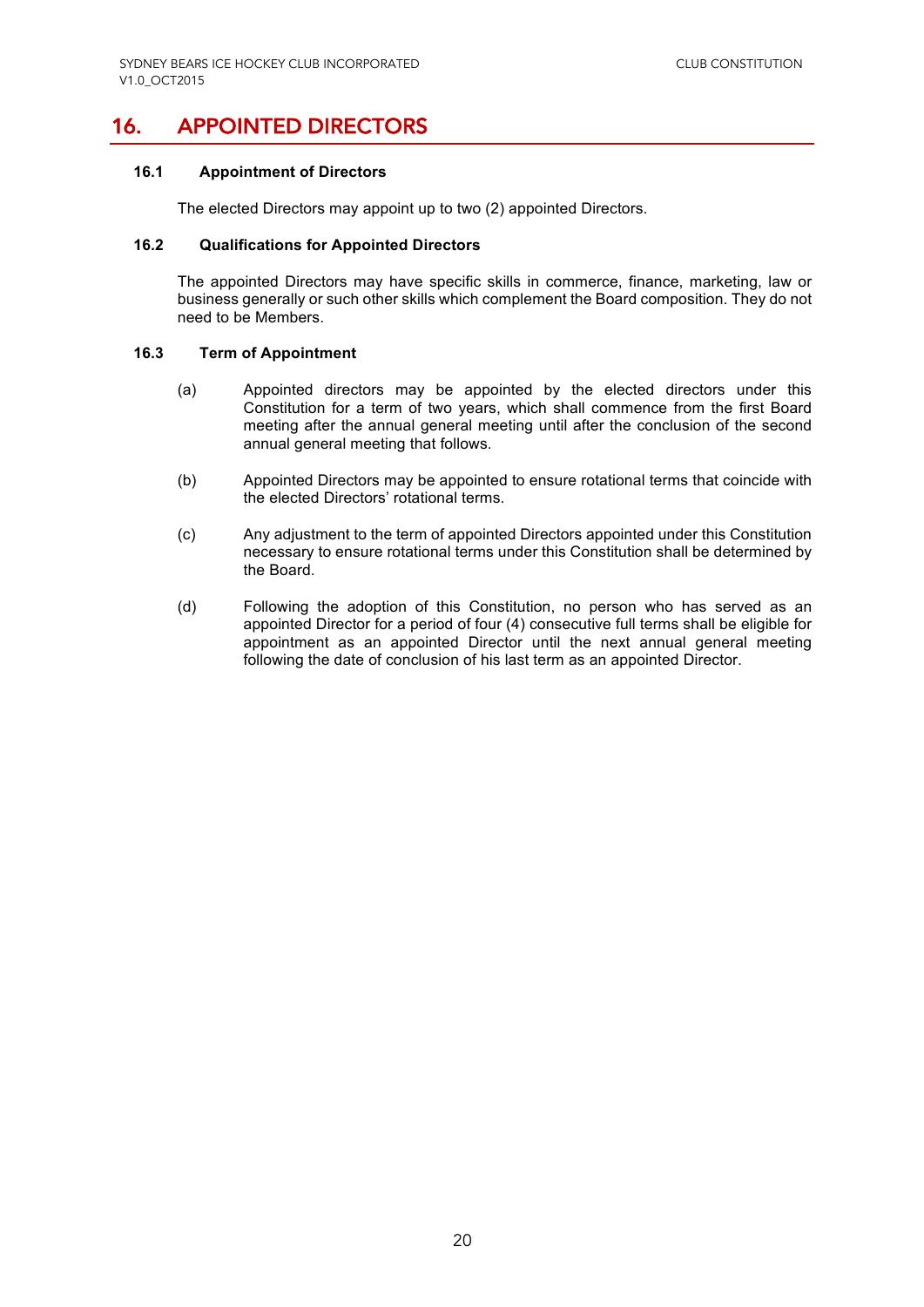# 17. VACANCIES ON THE BOARD

#### **17.1 Casual Vacancies**

Any casual vacancy occurring in the position of Director may be filled by the remaining Directors from among appropriately qualified persons. Any casual vacancy may only be filled for the remainder of the Director's term under this Constitution.

#### **17.2 Grounds for Termination of Director**

In addition to the circumstances in which the office of a Director becomes vacant by virtue of the Act, the office of a Director becomes vacant if the Director:

- (a) dies
- (b) becomes bankrupt or makes any arrangement or composition with his creditors generally
- (c) becomes of unsound mind or a person whose person or estate is liable to be dealt with in anyway under the law relating to mental health
- (d) resigns his office in writing to the Club
- (e) is absent without the consent of the Board from meetings of the Board held during a period of six months
- (f) holds any office of employment with the Club without the approval of the Board
- (g) is directly or indirectly interested in any contract or proposed contract with the Club and fails to declare the nature of that interest
- (h) in the opinion of the Board (but subject always to this Constitution):
	- (i) has acted in a manner unbecoming or prejudicial to the Objects and interests of the Club
	- (i) has brought the Club into disrepute
- (i) is removed by Special Resolution; or
- (j) would otherwise be prohibited from being a director of a corporation under the *Corporations Act 2001 (Cth.)*.

#### **17.3 Board May Act**

In the event of a casual vacancy or vacancies in the office of a Director or Directors, the remaining Directors may act. However, if the number of remaining Directors is not sufficient to constitute a quorum at a meeting of the Board, they may act only for the purpose of increasing the number of Director to a number sufficient to constitute a quorum.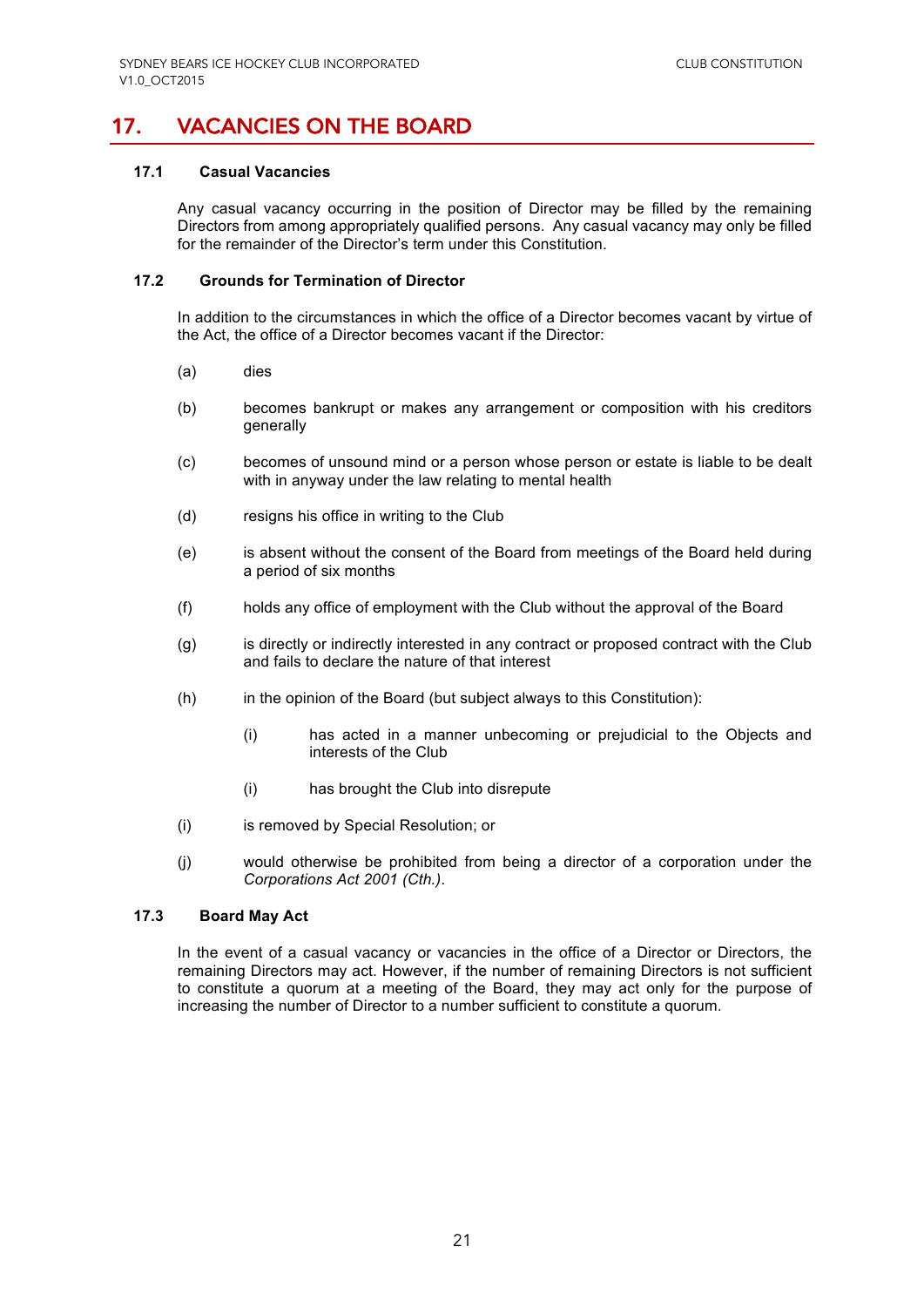# 18. MEETINGS OF THE BOARD

#### **18.1 Board to Meet**

The Board shall meet as often as is deemed necessary in every calendar year for the dispatch of business (and shall be at least as often as is required under the Act). Subject to this Constitution, it may adjourn and otherwise regulate its meetings as it thinks fit. A director may at any time convene a meeting of the Board within reasonable time.

#### **18.2 Decisions of Board**

Subject to this Constitution, questions arising at any meeting of the Board shall be decided by a majority of votes and a determination of a majority of directors shall for all purposes be deemed a determination of the Board. All directors shall have one vote on any question. Where voting is equal, the chairperson may exercise a casting vote. If the chairperson does not exercise a casting vote, the motion will be lost.

#### **18.3 Resolutions Not in Meeting**

- (a) A resolution in writing that has been signed or assented to by e-mail, facsimile, telegram, telex or other form of visible or other electronic communication by all the directors for the time shall be as valid and effectual as if it had been passed at a meeting of directors duly convened and held. Any such resolution may consist of several documents in like form each signed by one or more of the directors.
- (b) Without limiting the power of the Board to regulate its meetings as it thinks fit, a meeting of the Board may be held where one or more of the directors is not physically present at the meeting, provided that:
	- (i) All persons participating in the meeting are able to communicate with each other effectively, simultaneously and instantaneously whether by means of telephone or other form of communication.
	- (ii) Notice of the meeting is given to all the directors entitled to notice in accordance with the usual procedures agreed upon or laid down from time to time by the Board or this Constitution. The notice will specify that directors are not required to be present in person.
	- (iii) If a failure in communications prevents **clause 18.3(b)(i)** from being satisfied by the number of directors which constitutes a quorum, and none of such directors are present at the place where the meeting is deemed by virtue of the further provisions of this rule to be held, then the meeting shall be suspended until **clause 18.3(b)(i)** is satisfied again. If such condition is not satisfied within fifteen minutes from the interruption, the meeting shall be deemed to have been terminated or adjourned.
	- (iv) Any meeting held where one or more of the directors is not physically present shall be deemed to be held at the place specified in the notice of the meeting, provided a director is there present. If no director is there present, the meeting shall be deemed to be held at the place where the chairperson of the meeting is located.

#### **18.4 Quorum**

At meetings of the Board the number of Directors whose presence is required to constitute a quorum is half the sitting board plus one (1).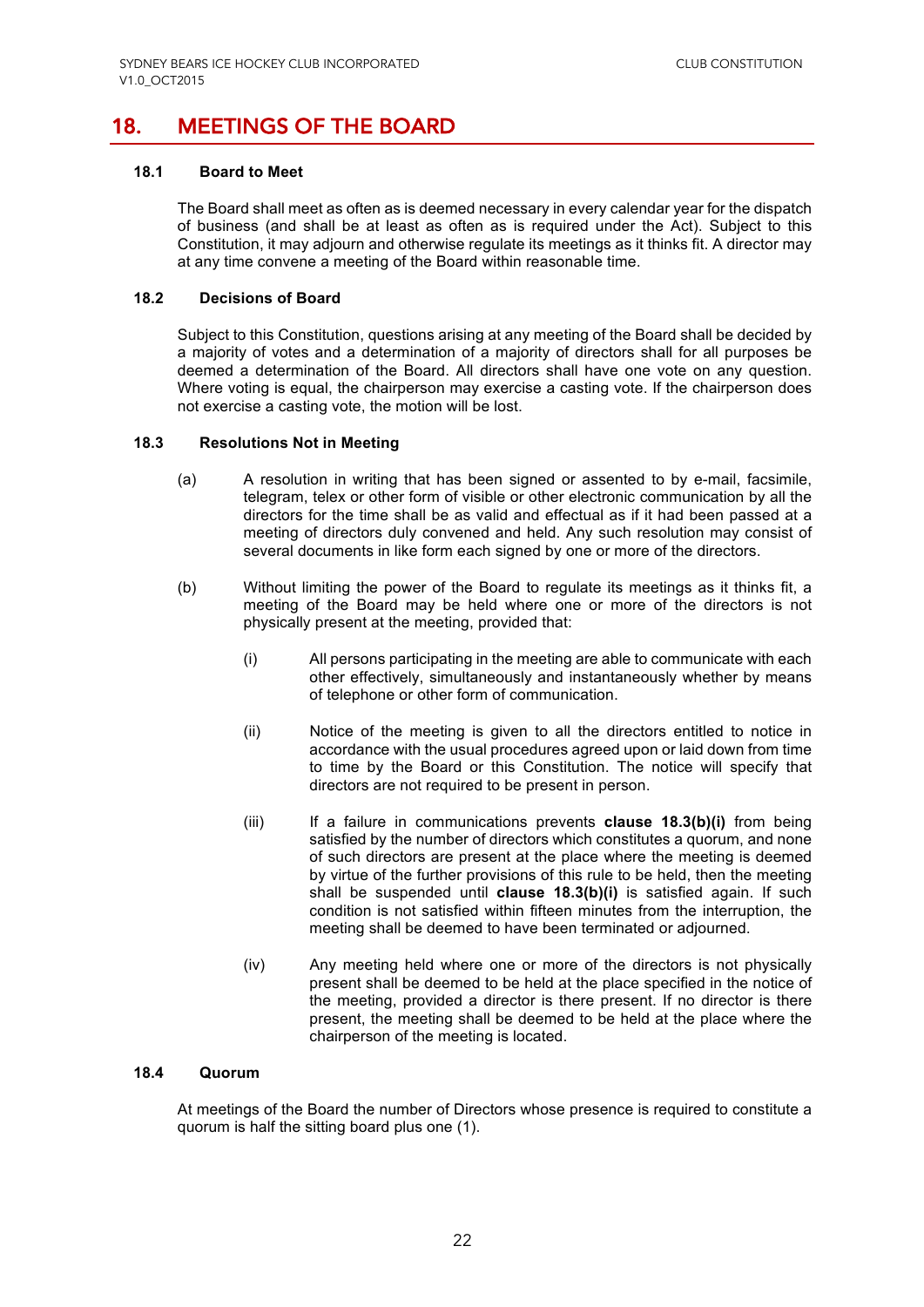#### **18.5 Notice of Board Meetings**

Unless all Directors agree to hold a meeting at shorter notice (which agreement shall be sufficiently evidenced by their apology or presence) not less than fourteen (14) days written notice of the meeting of the Board shall be given to each Director. The agenda shall be forwarded to each Director not less than two (2) days prior to such meeting.

#### **18.6 Chairperson**

- (a) The Board shall appoint a chairperson from among its number. The chairperson shall be the nominal head of the Club and will act as chair of any Board meeting or General Meeting at which he is present.
- (b) The chairperson shall be named under the Regulations as well as a suitable deputy and chain of command.

#### **18.7 Conflict of Interest**

A Director shall declare his interest in any contractual, selection, disciplinary, or financial matter in which a conflict of interest arises or may arise. He shall, unless otherwise determined by the Board, absent himself from discussions of such matters and shall not be entitled to vote in respect of such matters. If the director casts a vote, the vote shall not be counted. In the event of any uncertainty as to whether it is necessary for a Director to absent himself from discussions and refrain from voting, the issue should be immediately determined by vote of the Board. If this is not possible, the matter shall be adjourned or deferred.

#### **18.8 Disclosure of Interests**

- (a) The nature of the interest of a director must be declared at the meeting of the Board at which the relevant matter is first taken into consideration, if the interest then exists. In any other case, the interest should be revealed to the Board at the next meeting of the Board. If a director becomes interested in a matter after it is made or entered into, the declaration of the interest must be made at the first meeting of the Board held after the director becomes interested.
- (b) All disclosed interests must also be disclosed to each annual general meeting in accordance with the Act.

#### **18.9 General Disclosure**

A general notice stating that a director is a Member of any specified firm or company and that he is 'interested' in all transactions with that firm or company is sufficient declaration under **clause 18.8**. After the distribution of the general notice, it is not necessary for the director to give a special notice regarding any particular transaction with that firm or company.

#### **18.10 Recording Disclosures**

Any declaration made, any disclosure or any general notice given by a director in accordance with **clauses 18.7, 18.8** and/or **18.9** must be recorded in the minutes of the relevant meeting.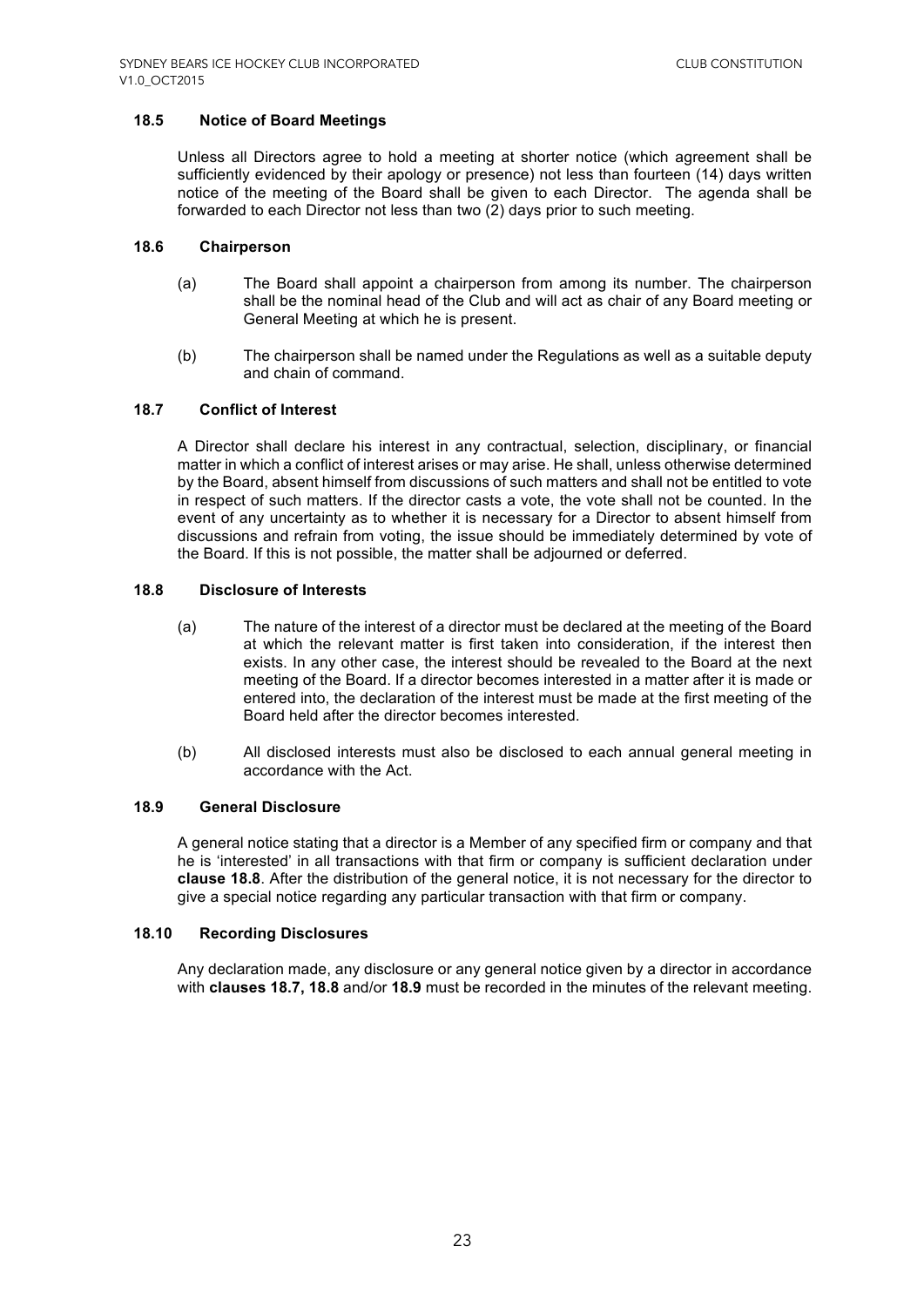### 19. DELEGATIONS

#### **19.1 Board May Delegate Functions**

The Board may, by instrument in writing, create, establish or appoint special committees, Individual officers and consultants to carry out specific duties and functions.

It will determine what powers these committees are given. In exercising its power under this clause, the Board must take into account broad stakeholder involvement.

#### **19.2 Delegation by Instrument**

In the establishing instrument, the Board may delegate such functions as are specified in the instrument, other than:

- (a) this power of delegation; and
- (b) a function imposed on the Board or the executive officer by the Act, any other law, this Constitution, or by resolution of the Club in a General Meeting.

#### **19.3 Delegated Function Exercised in Accordance with Terms**

A function, the exercise of which has been delegated under this clause, may, while the delegation remains unrevoked, be exercised from time to time in accordance with the terms of the delegation.

#### **19.4 Procedure of Delegated Entity**

The procedures for any entity exercising delegated power shall, subject to this Constitution and with any necessary or incidental amendment, be the same as that applicable to meetings of the Board under **clause 18**. The entity exercising delegated powers shall make decisions in accordance with the Objects, and it shall promptly provide the Board with details of all material decisions. The entity shall also provide any other reports, minutes and information required by the Board.

#### **19.5 Delegation May Be Conditional**

A delegation under this clause may be made subject to certain conditions or limitations regarding the exercise of any function. These may be specified in the Regulations.

#### **19.6 Revocation of Delegation**

At any time the Board may, by instrument in writing, revoke wholly or in part any delegation made under this clause. It may amend or repeal any decision made by a body or person under this clause.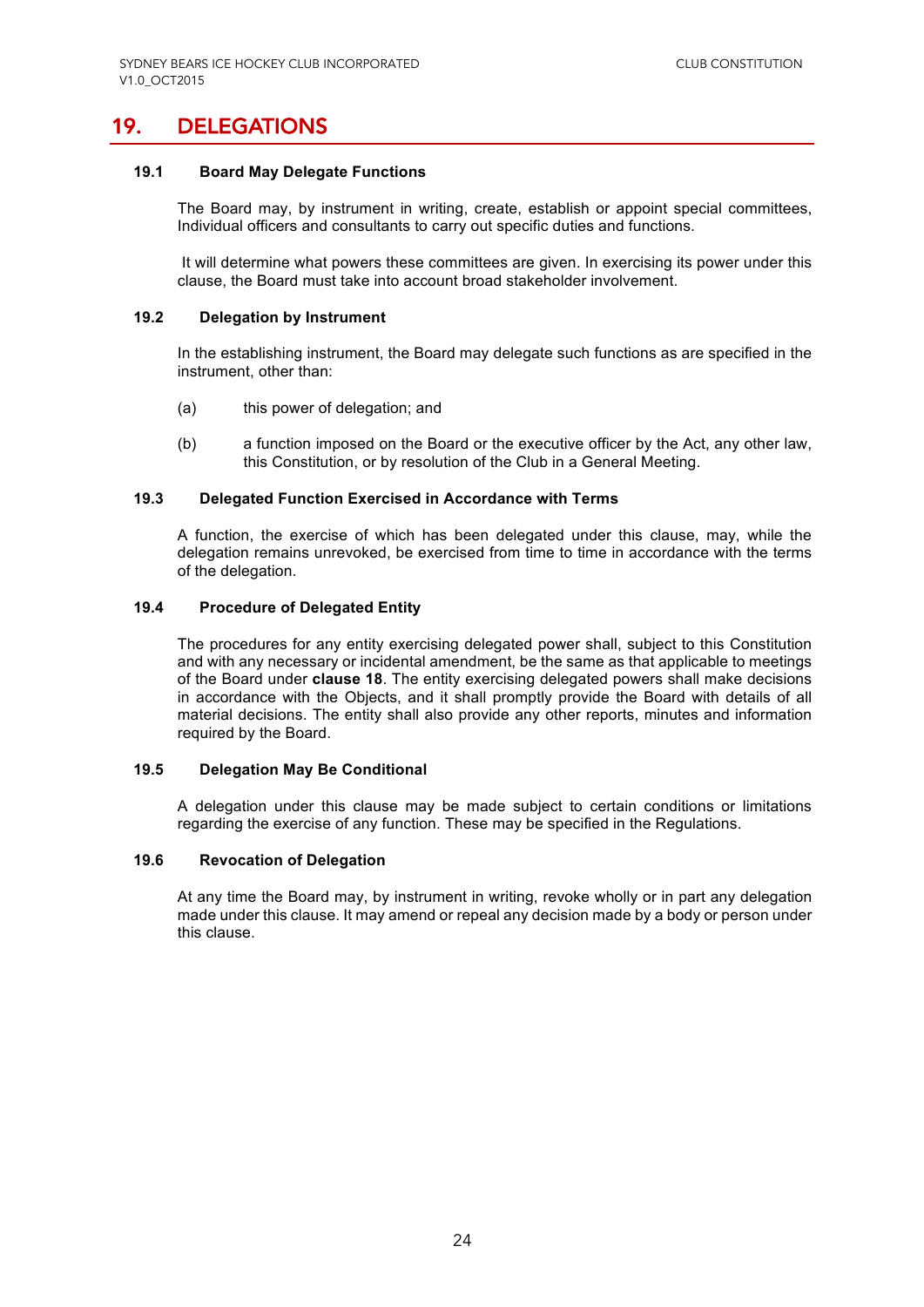# 20. SEAL

- (a) The Club may have a Seal upon which its corporate name shall appear in legible characters.
- (b) The Seal shall not be used without the express authorisation of the Board. Every use of the Seal shall be recorded in the Club's minute book. Two directors must witness every use of the Seal, unless the Board determines otherwise.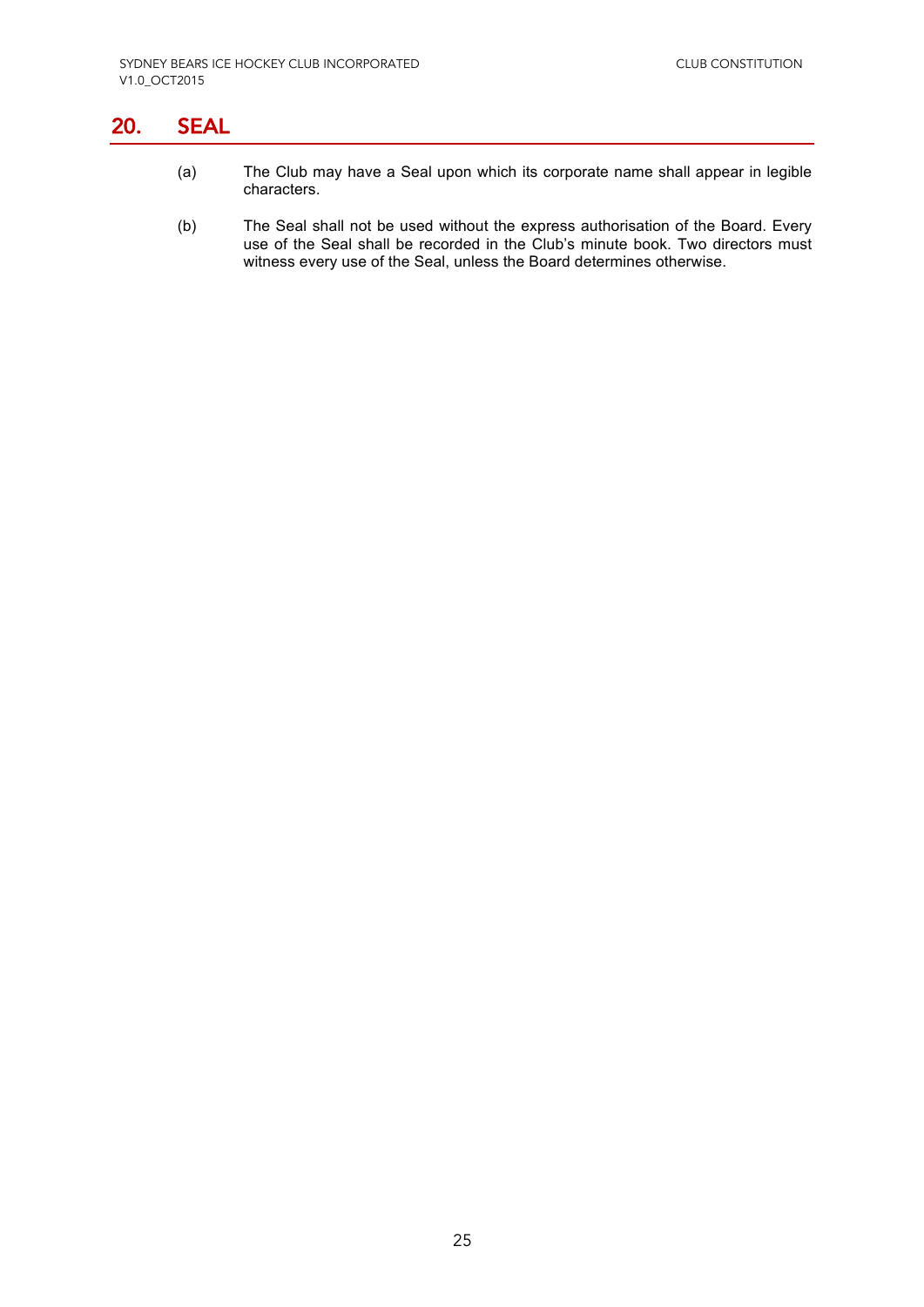# 21. ANNUAL GENERAL MEETING

- (a) The Club's annual general meeting shall be held in accordance with the Act and this Constitution. It should be held on a date and at a venue determined by the Board.
- (b) All General Meetings other than the annual general meeting shall be special General Meetings and shall be held in accordance with this Constitution.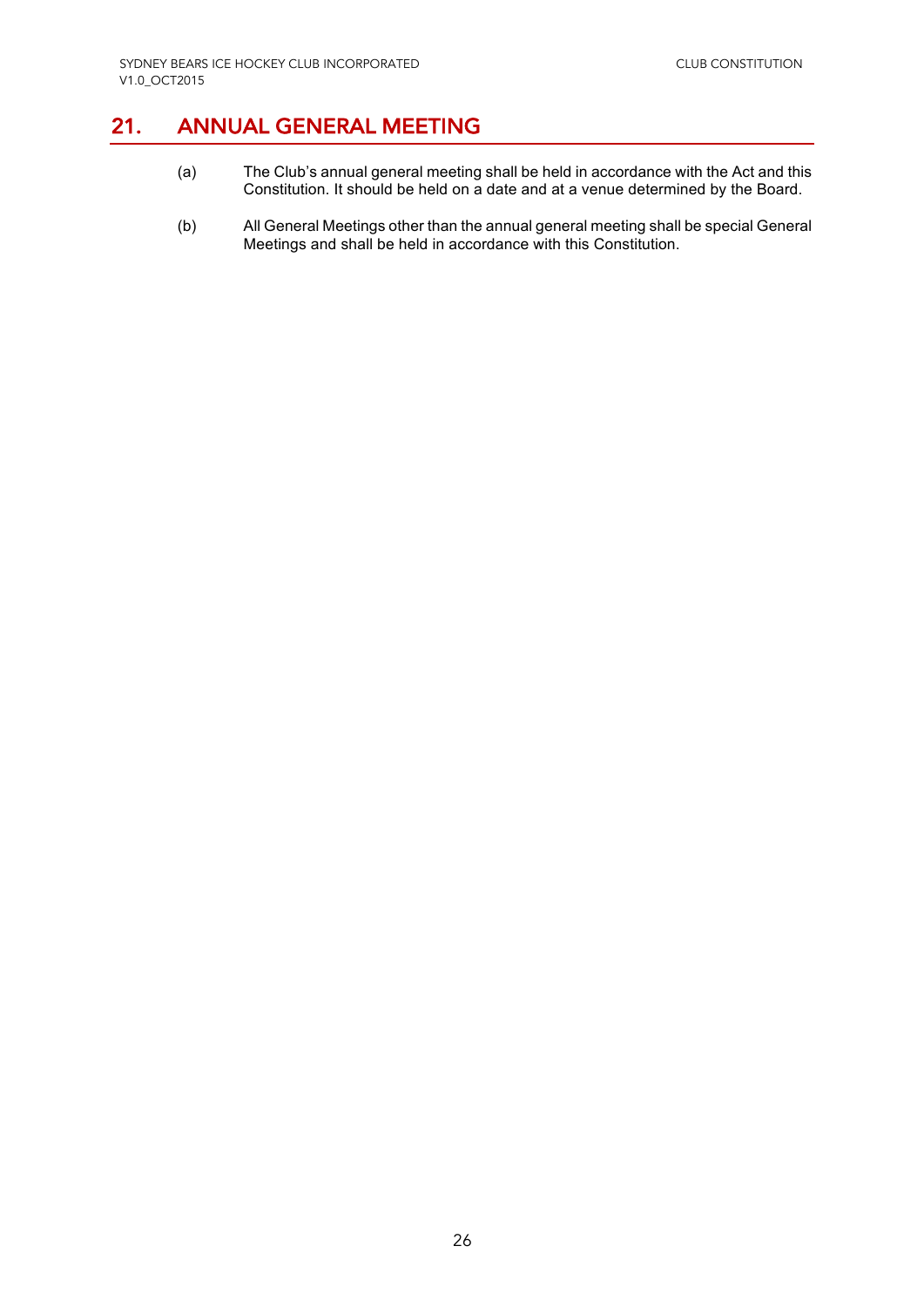# 22. SPECIAL GENERAL MEETINGS

#### **22.2 Special General Meetings May be Held**

The Board may, whenever it thinks fit, convene a special general meeting. When, but for this clause, more than fifteen months elapses between annual general meetings, the Board shall convene a special general meeting before the expiration of that period.

#### **22.3 Requisition of Special General Meetings**

- (a) The secretary will convene a special general meeting when five per cent of Members (no less) submit a requisition in writing.
- (b) The requisition for a special general meeting shall state the object(s) of the meeting, be signed by the Members making the requisition and be sent to the Club. The requisition may consist of several documents in a like form, each signed by one or more of the Members making the requisition.
- (c) If the Board does not cause a special general meeting to be held one month after the date in which the requisition is sent to the Club, the Members making the requisition, or any of them, may convene a special general meeting to be held no later than three months after that date.
- (d) A special general meeting convened by Members under this Constitution shall be convened in the same manner, or as close as possible, as those convened by the Board.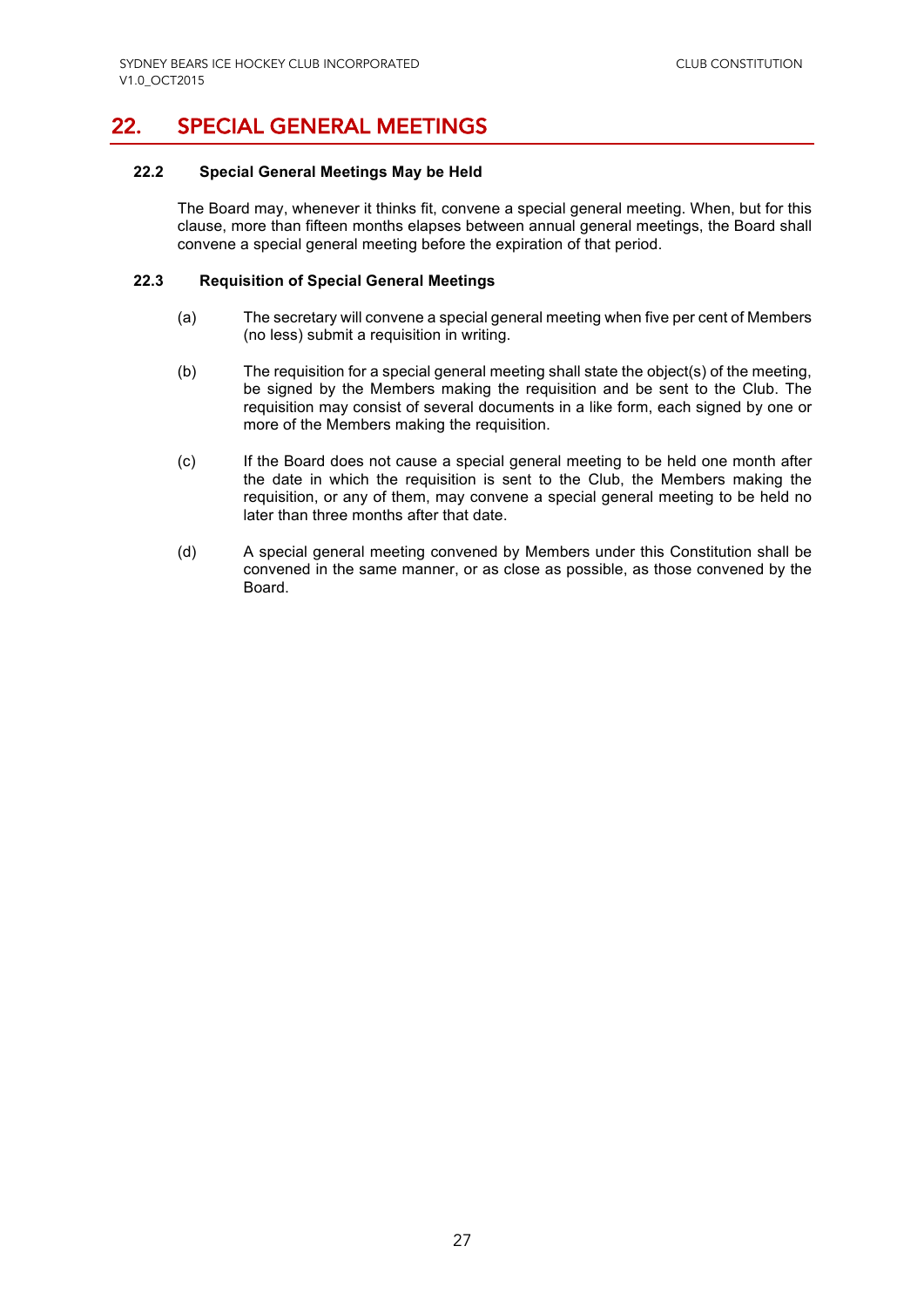# 23. NOTICE OF GENERAL MEETING

- (a) Notice of every General Meeting shall be given to every Life Member and Individual Member entitled to receive notice. Notices shall be sent to the addresses appearing in the Club's Register. The auditor and Directors shall also be entitled to receive notice of every General Meeting. This will be sent to the auditor's last known address. No other person shall be entitled, as of right, to receive notices of General Meetings.
- (b) A notice of a General Meeting shall specify the place, day and hour of the meeting and shall state the business to be transacted at the meeting.
- (c) At least twenty-one (21) days' notice of a General Meeting shall be given to those Members entitled to receive notice, together with:
	- (i) the agenda for the meeting; and
	- (ii) any notice of motion received from Members entitled to vote.
- (d) Notice of every general meeting shall be given in the manner authorised in **clauses 21 & 22**.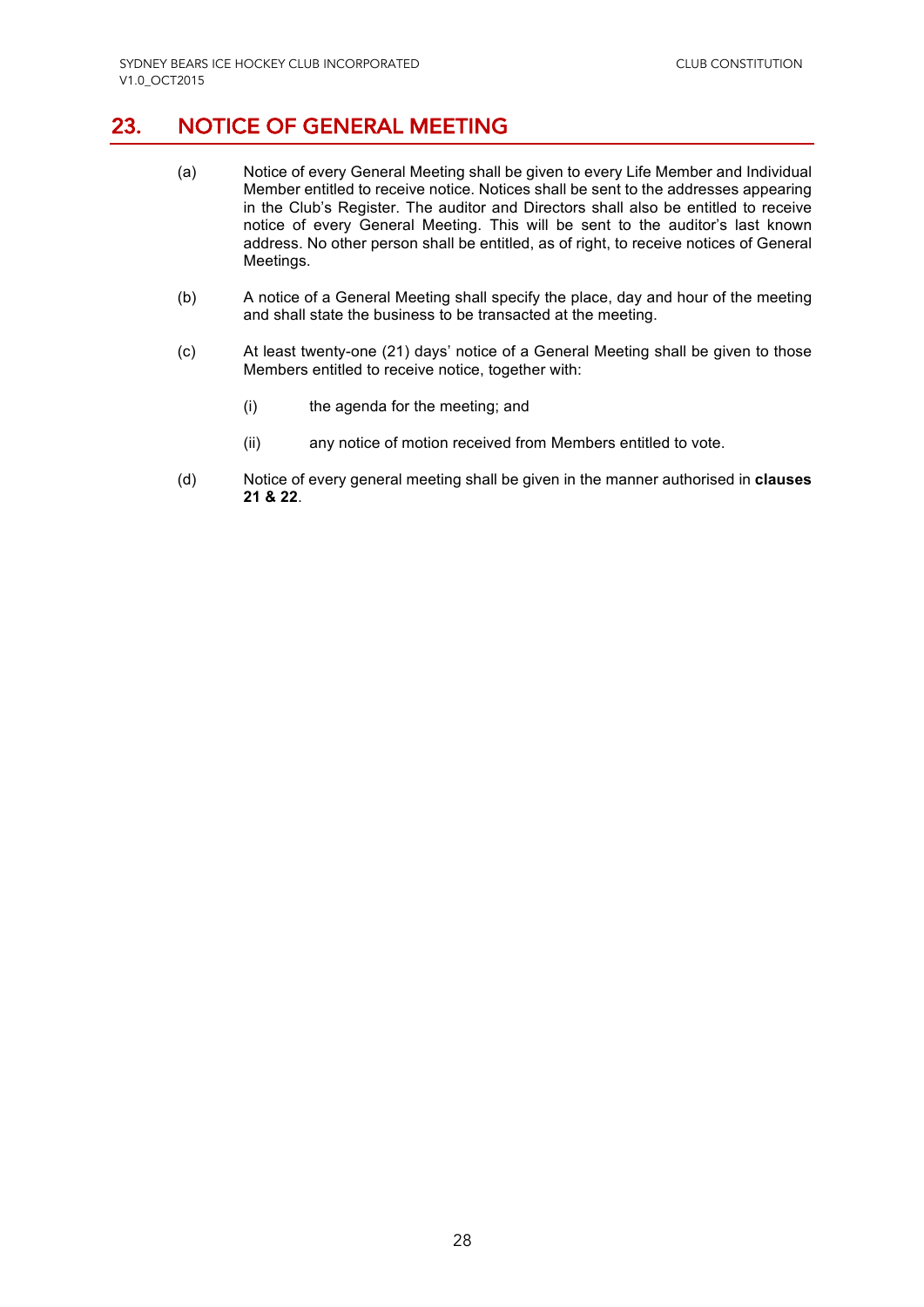### 24. BUSINESS

- (a) The business to be transacted at the annual general meeting includes the consideration of accounts and the reports of the Board and auditors, the election of directors under this Constitution and the appointment of the auditors.
- (b) All business that is transacted at a general meeting and at an annual general meeting, with the exception of those matters set down in **clause 24(a)** shall be special business.
- (c) No business other than that stated on the notice for a general meeting shall be transacted at that meeting.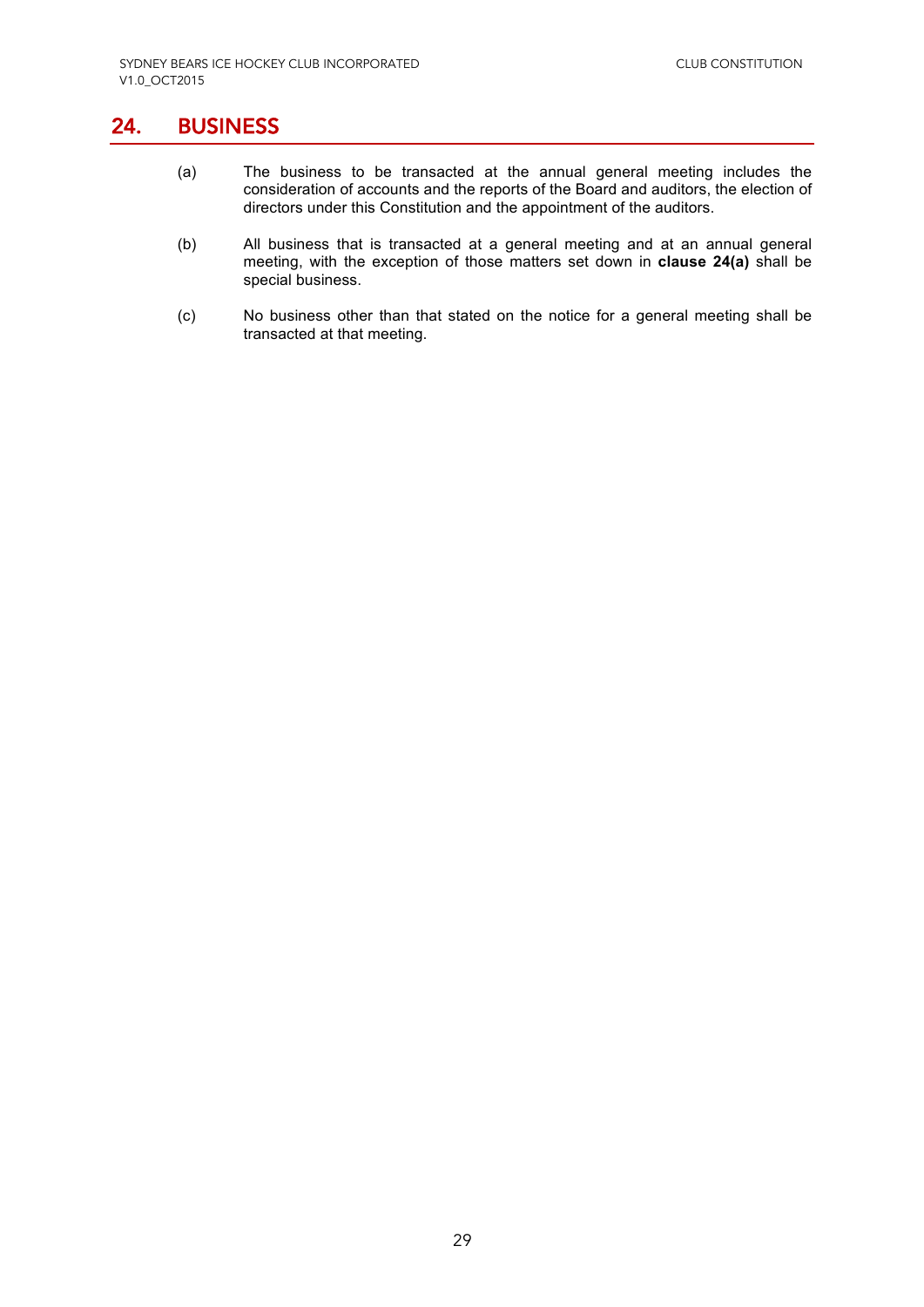# 25. NOTICES OF MOTION

Members entitled to vote may submit notices of motion for inclusion as special business at a general meeting. All notices of motion must be submitted in writing to the Club no less than thirty-five (35) days (excluding receiving date and meeting date) prior to the general meeting.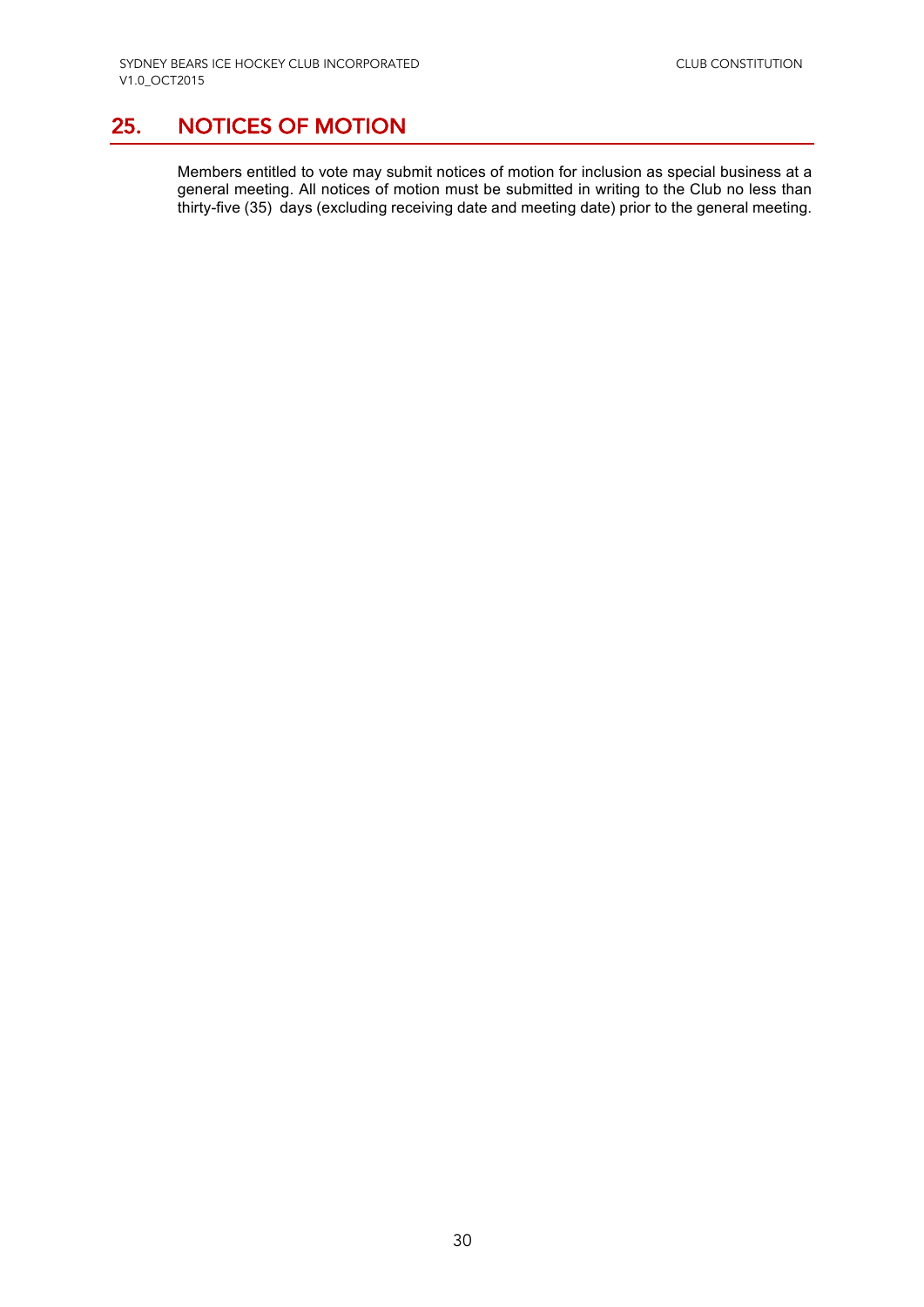# 26. PROCEEDINGS AT GENERAL MEETINGS

#### **26.1 Quorum**

No business shall be transacted at any general meeting unless a quorum is present at the time when the meeting proceeds to business. A quorum for General Meetings of the Club shall be **25%** of Members.

#### **26.2 Chairperson to Preside**

The chairperson of the Board shall, subject to this Constitution, preside as chair at every general meeting except:

- (a) in relation to any election for which the chairperson is a nominee; or
- (b) where a conflict of interest exists.

If the chairperson is not present, or is unwilling or unable to preside, the delegates present shall appoint another director to preside as chairperson for that meeting only.

#### **26.3 Adjournment of Meeting**

- (a) If within half an hour from the time appointed for the meeting a quorum is not present, the meeting shall be adjourned until the same day in the next week at the same time and place or to a date, time or place determined by the chairperson. If at the adjourned meeting a quorum is not present within half an hour from the time appointed for the meeting, the meeting will lapse.
- (b) The chairperson may, with the consent of any meeting at which a quorum is present, and shall, if so directed by the meeting, adjourn the meeting from time to time and from place to place. No business shall be transacted at any adjourned meeting other than the business left unfinished at the meeting from which the adjournment took place.
- (c) When a meeting is adjourned for thirty days or more, notice of the adjourned meeting shall be given as in the case of an original meeting.
- (d) Except as provided in **clause 26.3(c)** it shall not be necessary to give any notice of an adjournment or the business to be transacted at any adjourned meeting.

#### **26.4 Voting Procedure**

At any meeting a resolution put to the vote of the meeting shall be decided on a show of hands unless a poll is (before or on the declaration of the result of the show of hands) demanded by:

- (a) the chairperson; or
- (b) a simple majority of the Members.

#### **26.5 Recording of Determinations**

Unless a poll is demanded under **clause 26.4**, the chairperson's declaration shall be conclusive evidence of the result of a resolution decided by a show of hands. The declaration does not need to record the number of votes in favour of or against the resolution; the result of the resolution must be recorded in the Club's book of proceedings.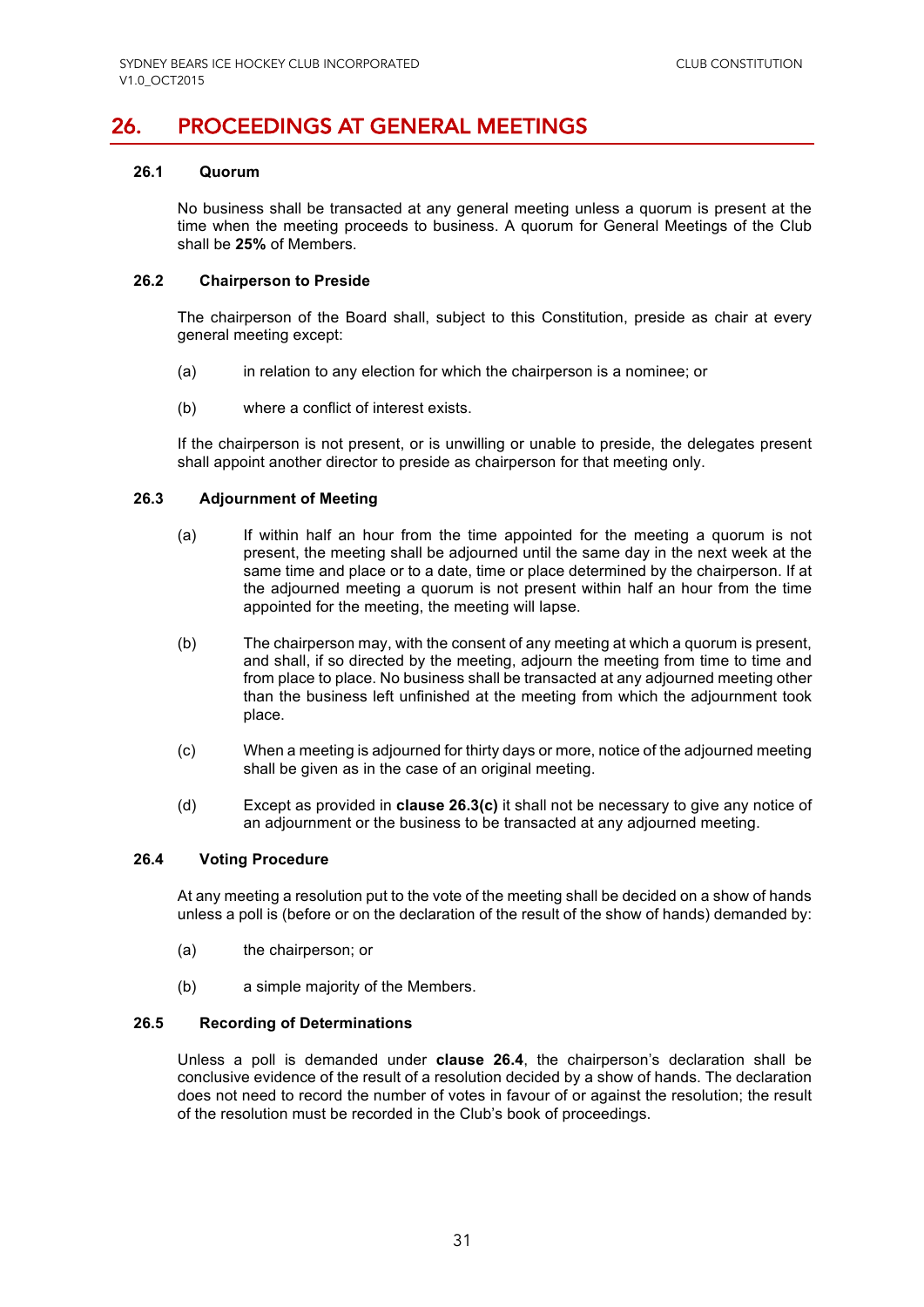#### **26.6 Where Poll Demanded**

If a poll is duly demanded under **clause 26.4** it shall be taken in such a manner and either at once or after an interval or adjournment or otherwise as the chairperson directs. The result of the poll shall be the resolution of the meeting.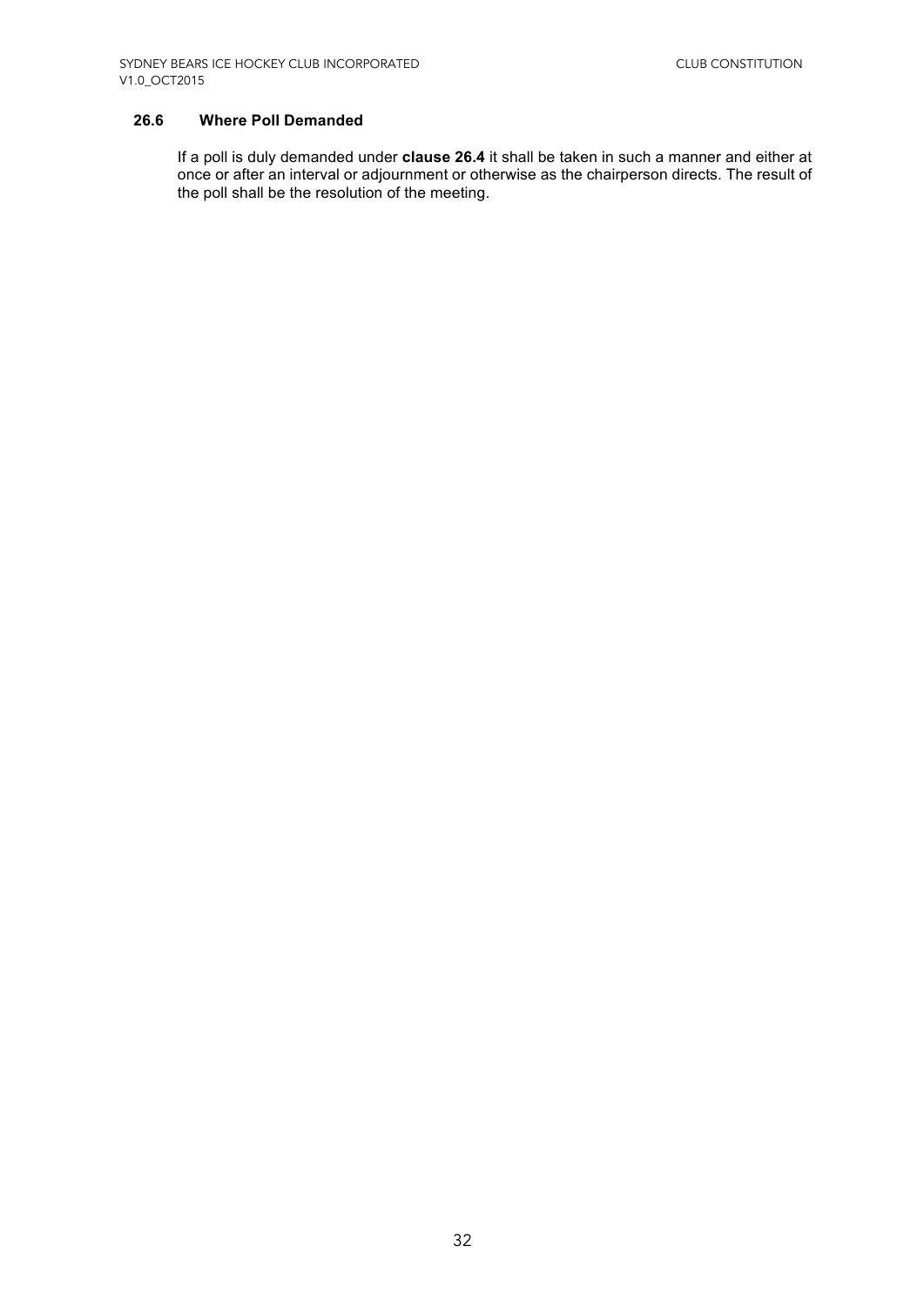# 27. VOTING AT GENERAL MEETINGS

#### **27.1 Members Entitled to Vote**

Each Individual Member shall be entitled to one vote at General Meetings. No other Member shall be entitled to vote but shall, subject to this Constitution, have and be entitled to exercise those rights set out in **clause 5.2**.

#### **27.2 Chairperson May Exercise Casting Vote**

Where voting at General Meetings is equal, the chairperson may exercise a casting vote. If the chairperson does not exercise a casting vote the motion will be lost.

#### **27.3 Proxy Voting**

Proxy voting shall not be permitted at all General Meetings.

#### **27.4 Postal Voting**

No motion shall be determined by a postal ballot unless determined by the Board. If the Board so determines, the postal ballot shall be conducted under the procedures set by the Board from time to time.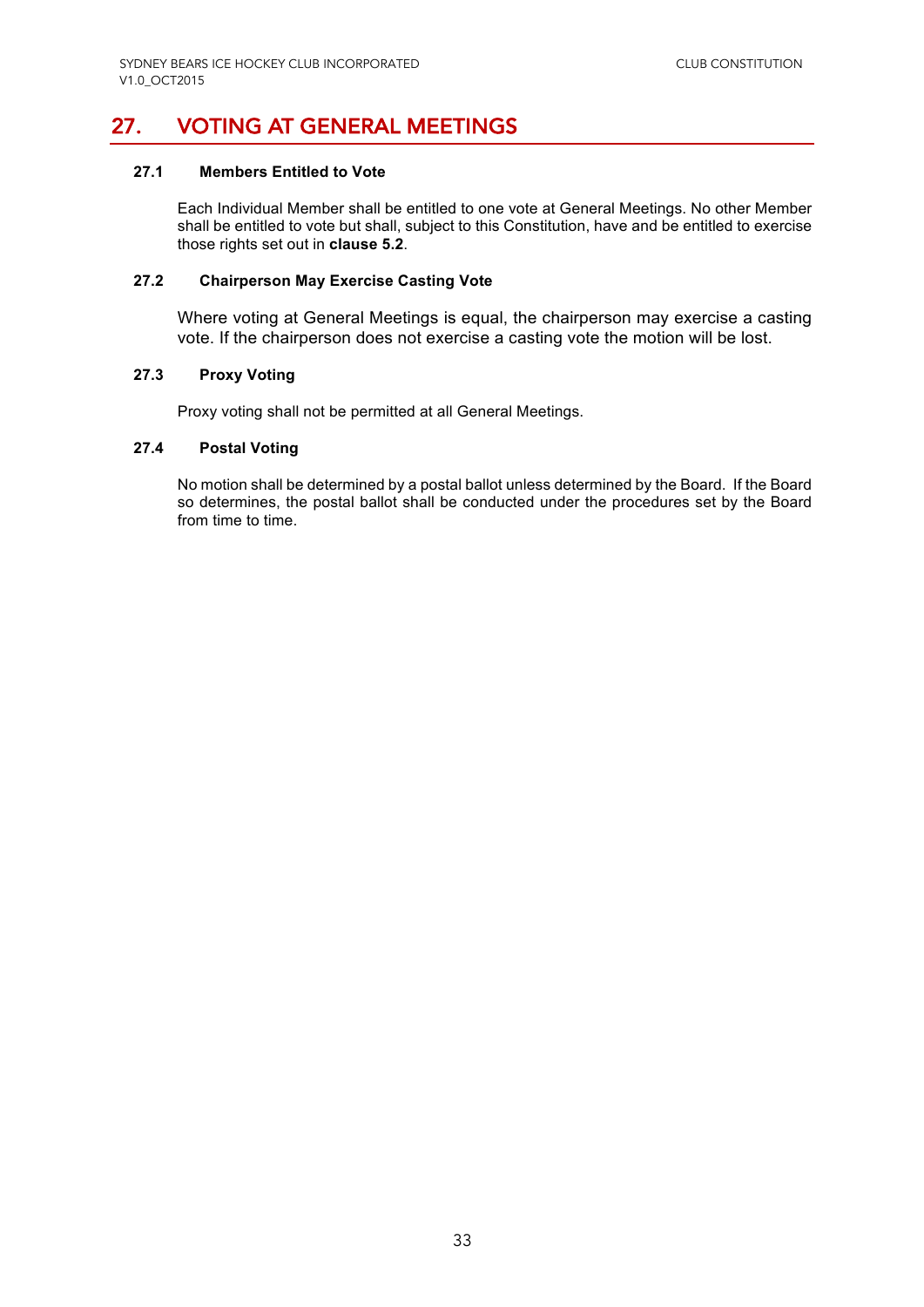### 28. GRIEVANCE PROCEDURE

- (a) The grievance procedure set out in this rule applies to disputes under these rules between a Member and:
	- (i) another Member; or
	- (ii) the Club.
- (b) The parties to the dispute must meet and discuss the matter in dispute, and, if possible, resolve the dispute within fourteen days after the dispute comes to the attention of all parties.
- (c) If the parties are unable to resolve the dispute at the meeting or if a party fails to attend that meeting, then the parties must, within ten (10) days, refer the dispute for resolution to an independent tribunal established by the SSO in accordance with the procedures determined by the SSO from time to time.
- (d) The Board may prescribe additional grievance procedures in the Regulations consistent with this **clause 27.4**.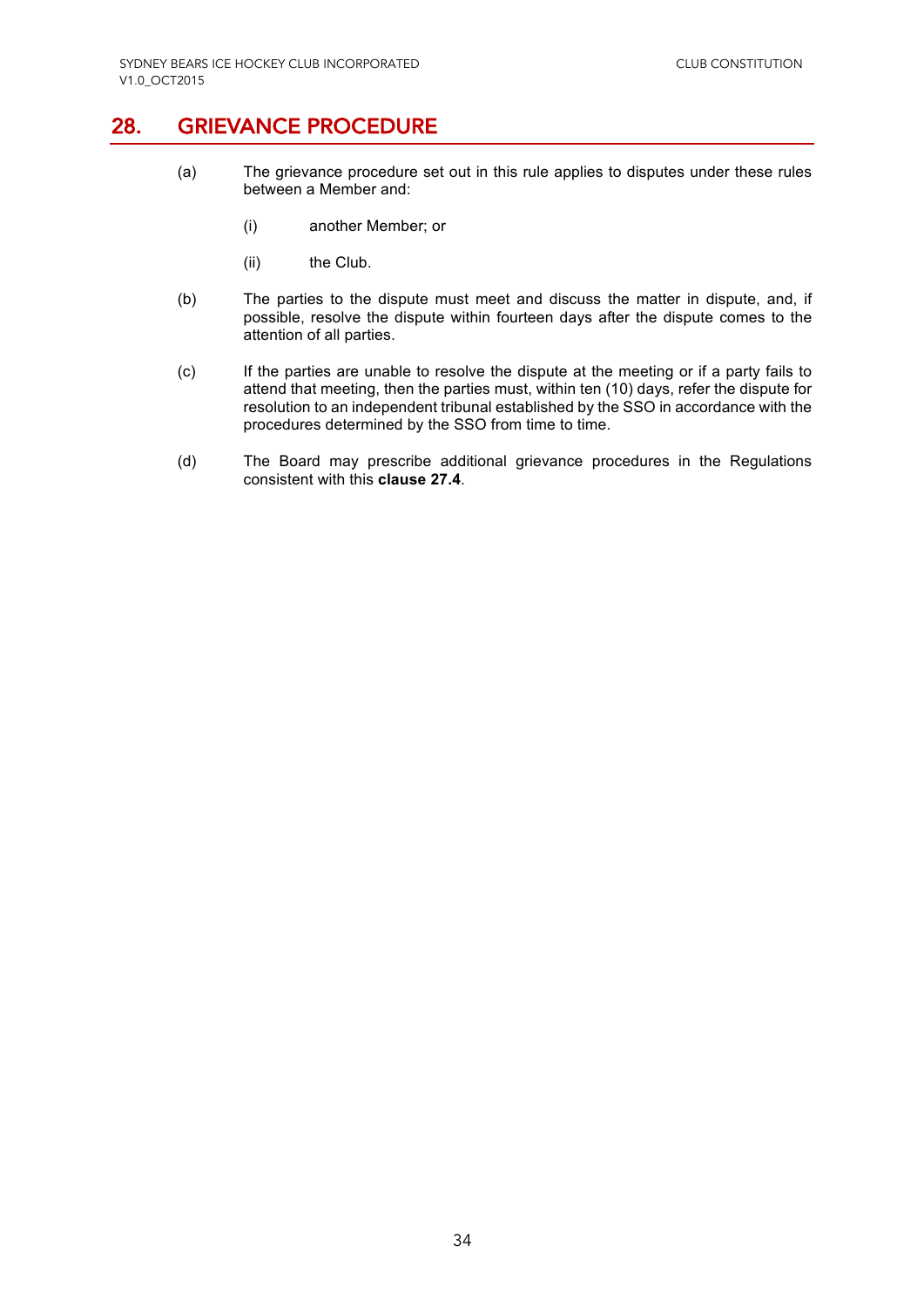# 29. RECORDS AND ACCOUNTS

#### **29.1 Records**

The Club shall establish and maintain proper records and minutes concerning all of its transactions, business, meetings and dealings (including those of the Club and the Board). It shall produce these as appropriate at each Board or general meeting.

#### **29.2 Records Kept in Accordance with the Act**

Proper accounting and other records shall be kept in accordance with the Act. The books of account shall be kept in the care and control of the Secretary.

#### **29.3 Board to Submit Accounts**

The Board shall submit the Club's statements of account to the Members at the annual general meeting in accordance with this Constitution and the Act.

#### **29.4 Accounts Conclusive**

The statements of account, when approved or adopted by an annual general meeting, shall be conclusive except when errors have been discovered within three months after such approval or adoption.

#### **29.5 Accounts to be Sent to Members**

The Secretary shall cause to be sent to all persons entitled to receive notice of annual general meetings in accordance with this Constitution, a copy of the statements of account, the Board's report, the auditor's report and every other document required under the Act (if any).

#### **29.6 Negotiable Instruments**

All cheques, promissory notes, bankers, drafts, bills of exchange and other negotiable instruments, and all receipts for money paid to the Club, shall be signed, drawn, accepted, endorsed or otherwise executed, as the case may be, by any two duly authorised directors or in such other manner as the Board determines.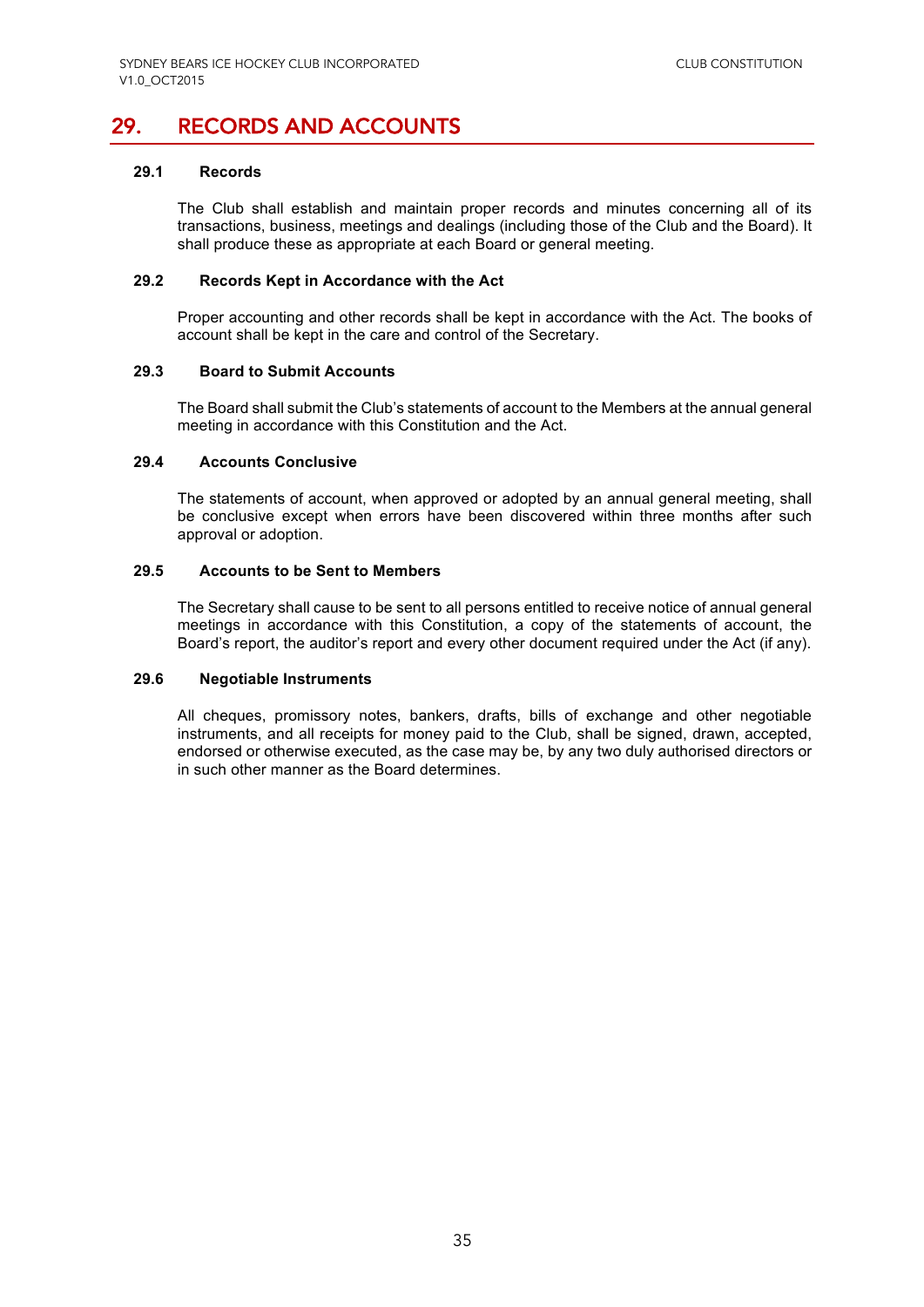### 30. INCOME

- **30.1** Income and property of the Association shall be derived from such sources as the Board determines from time to time.
- **30.2** The income and property of the Club shall be applied solely towards the promotion of the Objects.
- **30.3** Except as prescribed in this Constitution or the Act:
	- (a) no portion of the income or property of the Club shall be paid or transferred, directly or indirectly, by way of dividend, bonus or otherwise to any Member
	- (b) no remuneration or other benefit in money or money's worth shall be paid or given by the Club to any Member who holds any office of the Club.
- **30.4** Payment in good faith of or to any Member can be made for:
	- (a) any services actually rendered to the Club whether as an employee, director or otherwise
	- (b) goods supplied to the Club in the ordinary and usual course of operation
	- (c) interest on money borrowed from any Member
	- (d) rent for premises demised or let by any Member to the Club; or
	- (e) any out-of-pocket expenses incurred by a Member on behalf of the Club.

Nothing in **clauses 30.2 or 30.3** preclude such payments provided they do not exceed the amount ordinarily payable between ordinary commercial parties dealing at arm's length in a similar transaction.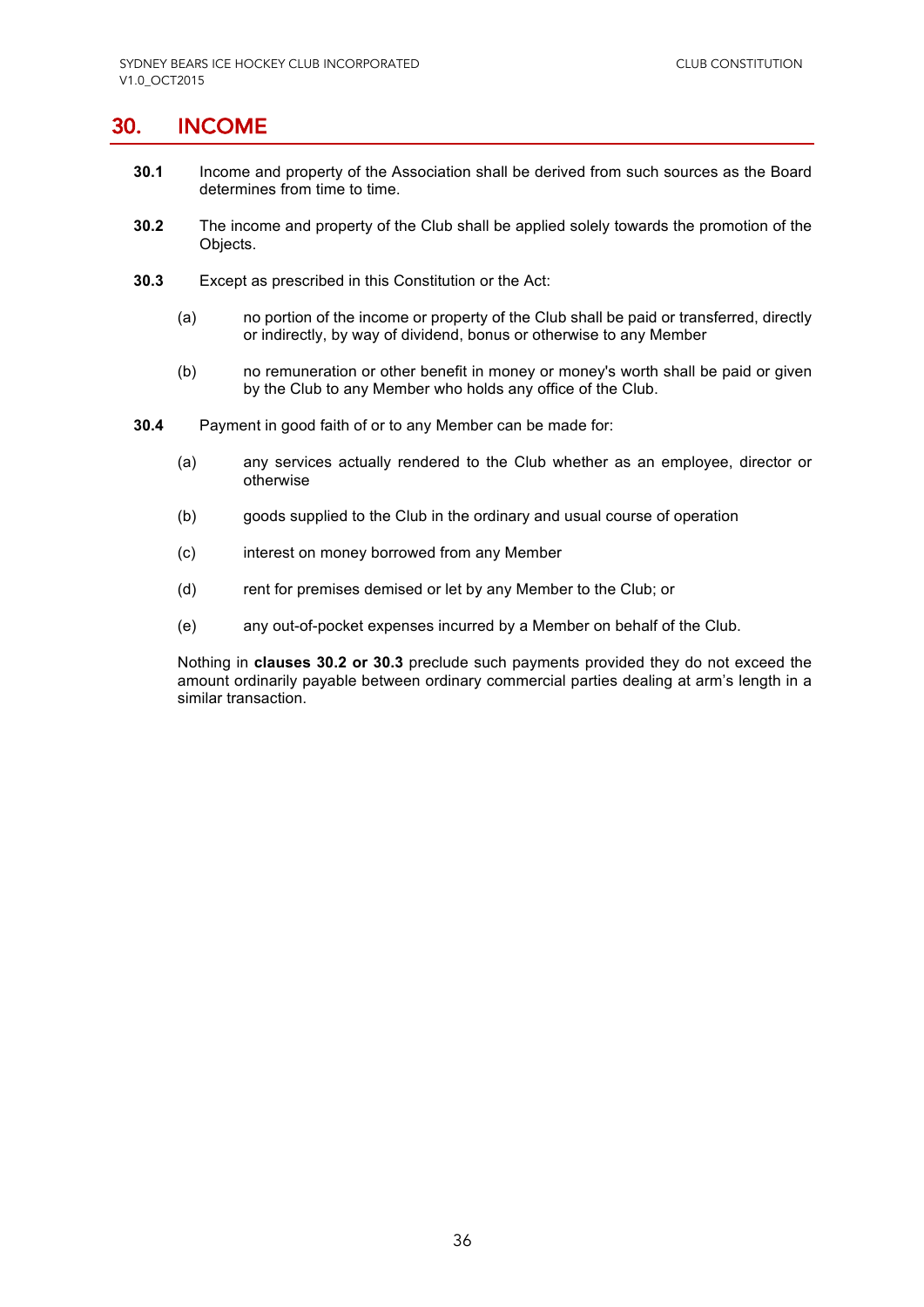## 31. WINDING UP

- (a) Subject to this Constitution the Club may be wound up in accordance with the Act.
- (b) The liability of the Members of the Club is limited.
- (c) Every Member undertakes to contribute to the assets of the Club in the event of it being wound up while a Member, or within one year after ceasing to be a Member, for payment of the debts and liabilities of the Club contracted before the time at which they ceased to be a Member and towards the costs, charges and expenses of winding up the Club, such an amount not exceeding one dollar (\$1.00).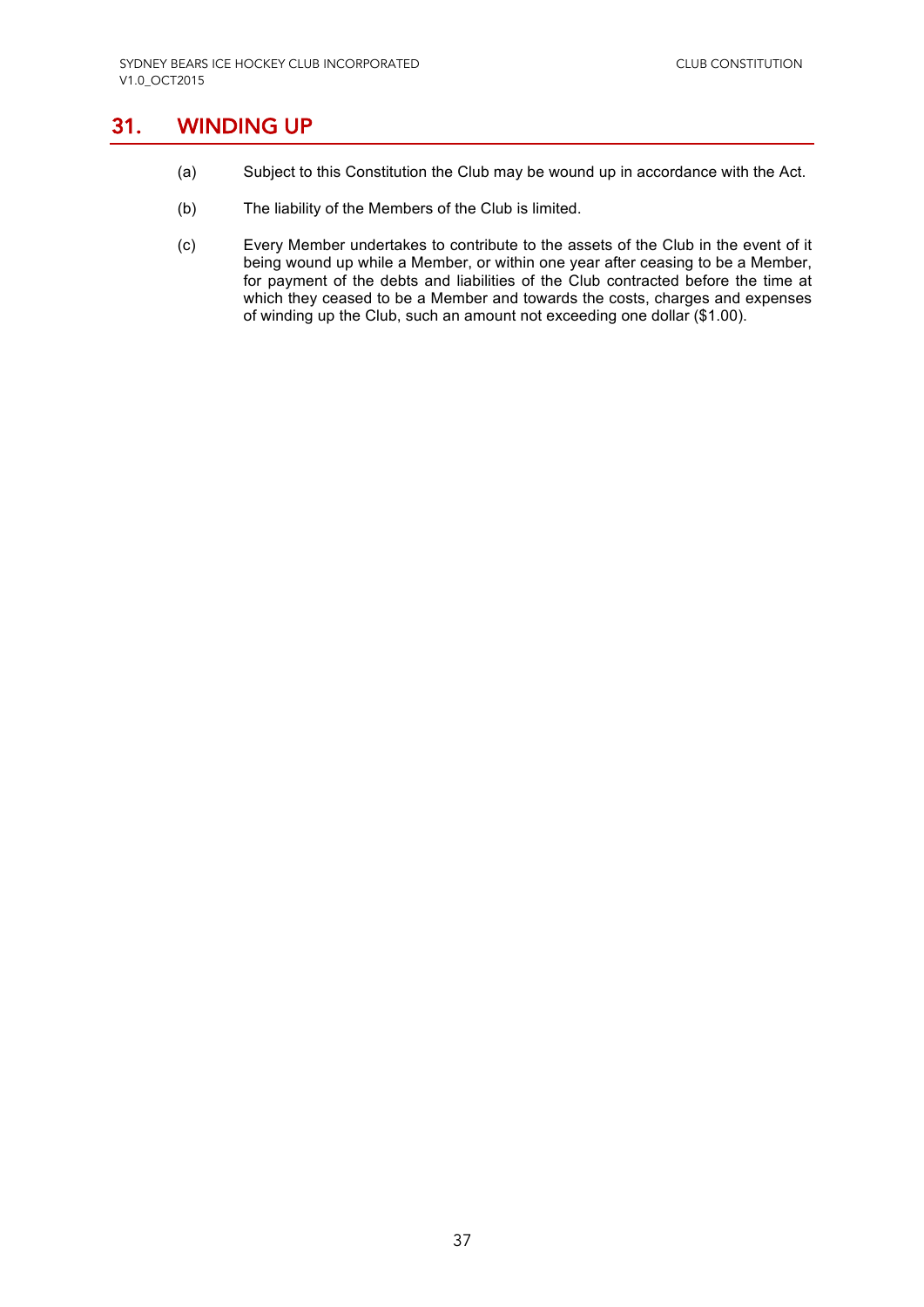# 32. DISTRIBUTION OF PROPERTY ON WINDING UP

If upon winding up or dissolution of the Club there remains, after satisfaction of all its debts and liabilities, any assets or property, they shall not be paid to or distributed among the Members. Instead, the assets or property shall be given or transferred to another organisation(s) that has Objects similar to those of the Club. The organisation(s) must prohibit the distribution of its income and property among its Members to an extent at least as great as that imposed on the Club by this Constitution. The organisation(s) is to be determined by the Members in a general meeting at or before the time of dissolution. If this does not occur, the decision is to be made by a judge of the Supreme Court of New South Wales or other court as may have or acquire jurisdiction in the matter.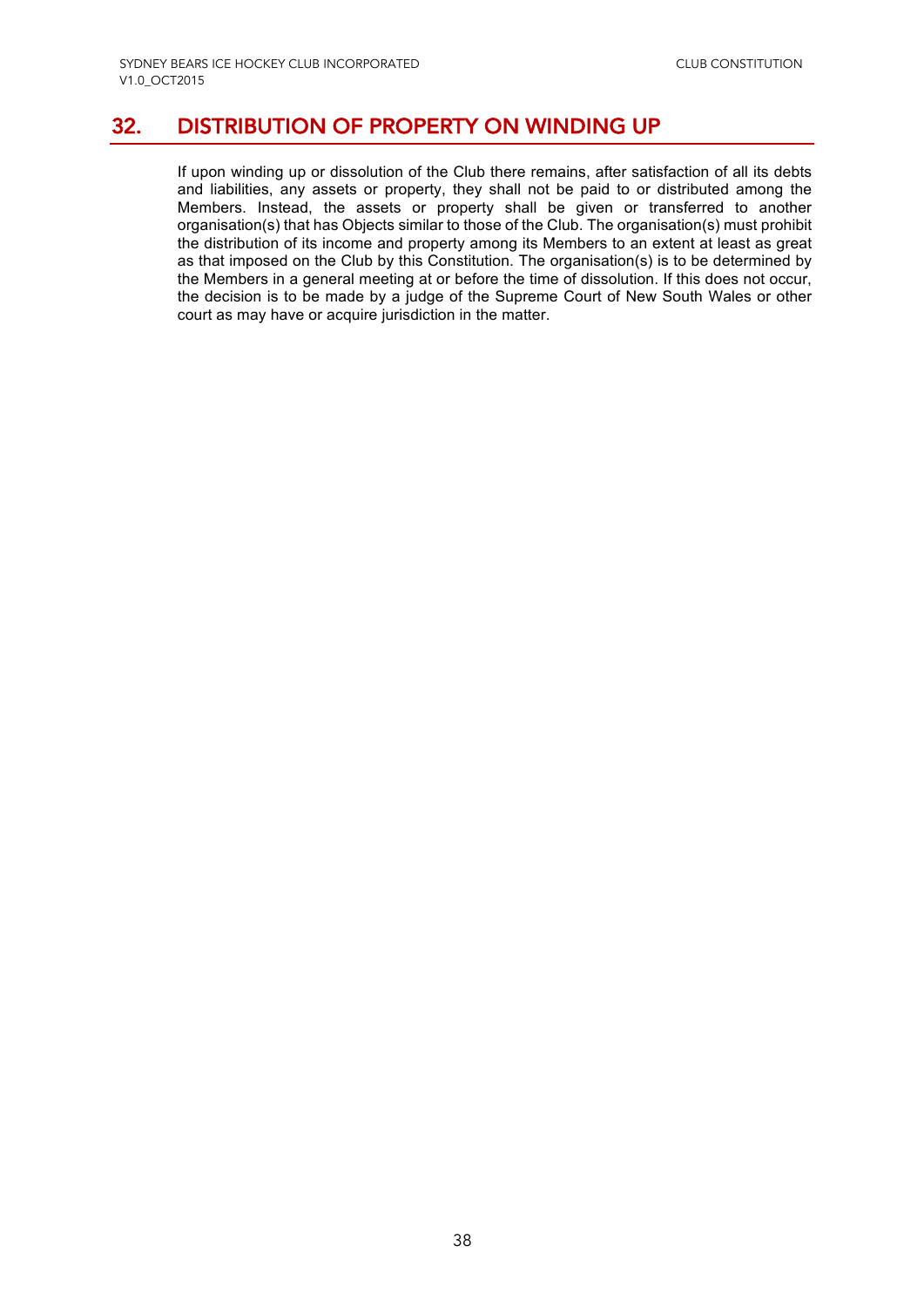# 33. ALTERATION OF CONSTITUTION

This Constitution shall not be altered except by Special Resolution.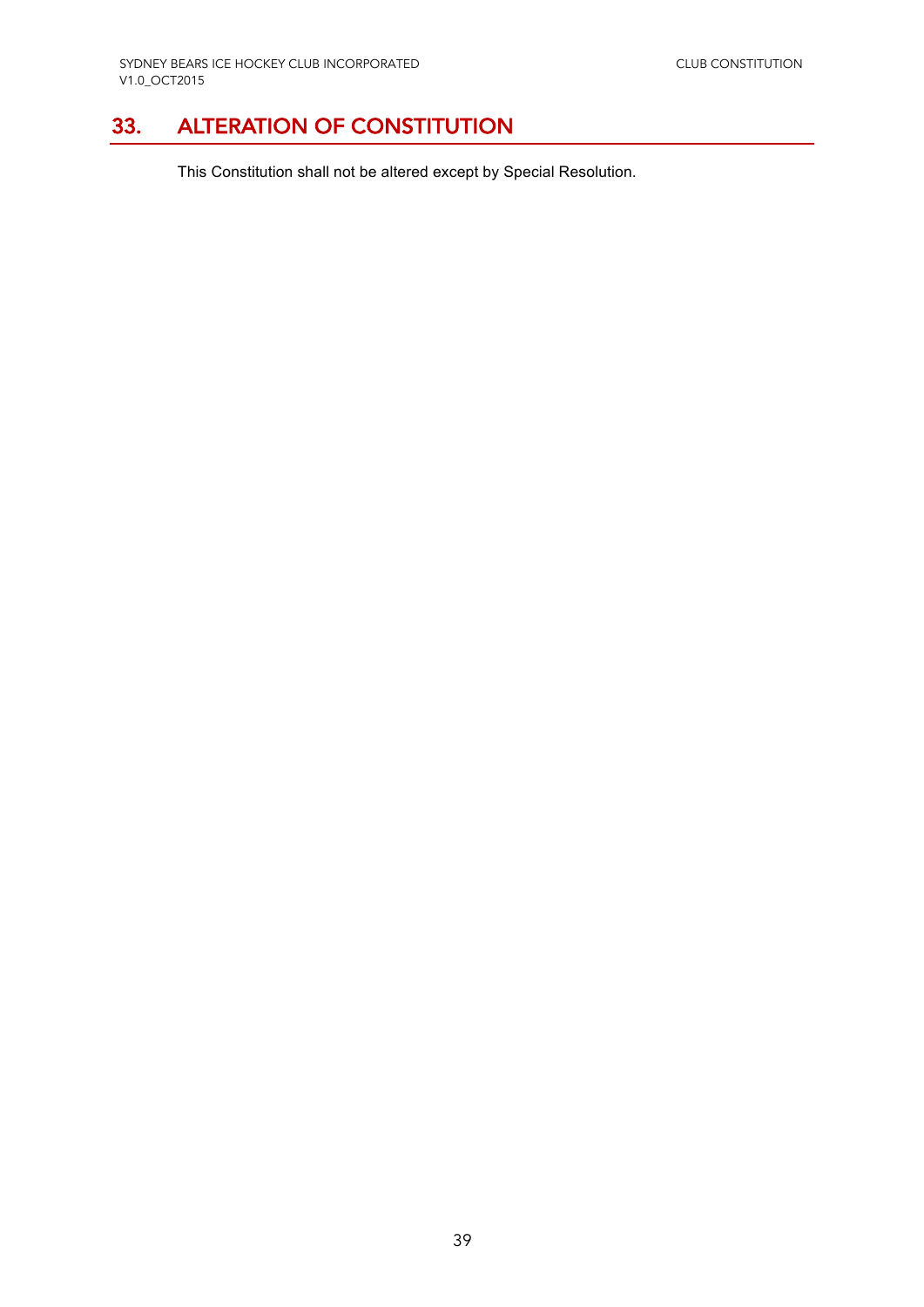### 34. REGULATIONS

#### **34.1 Board to Formulate Regulations**

The Board may formulate, issue, adopt, interpret and amend Regulations for the proper advancement, management and administration of the Club, the advancement of the purposes of the Club. Such Regulations must be consistent with the Constitution and any policy directives of the Board.

#### **34.2 Regulations Binding**

All Regulations are binding on the Club and all Members.

#### **34.3 Regulations Deemed Applicable**

All clauses, rules, Regulations and regulations of the Club in force at the date of the approval of this Constitution (as long as such clauses, rules, Regulations and regulations are not inconsistent with or have been replaced by, this Constitution) shall be deemed to be Regulations and shall continue to apply.

#### **34.4 Bulletins Binding on Members**

Amendments, alterations, interpretations or other changes to Regulations shall be advised to Members by means of bulletins approved by the Board and prepared and issued by the Club. The Club shall take reasonable steps to distribute information in the bulletins to Members. The matters in the bulletins are binding on all Members.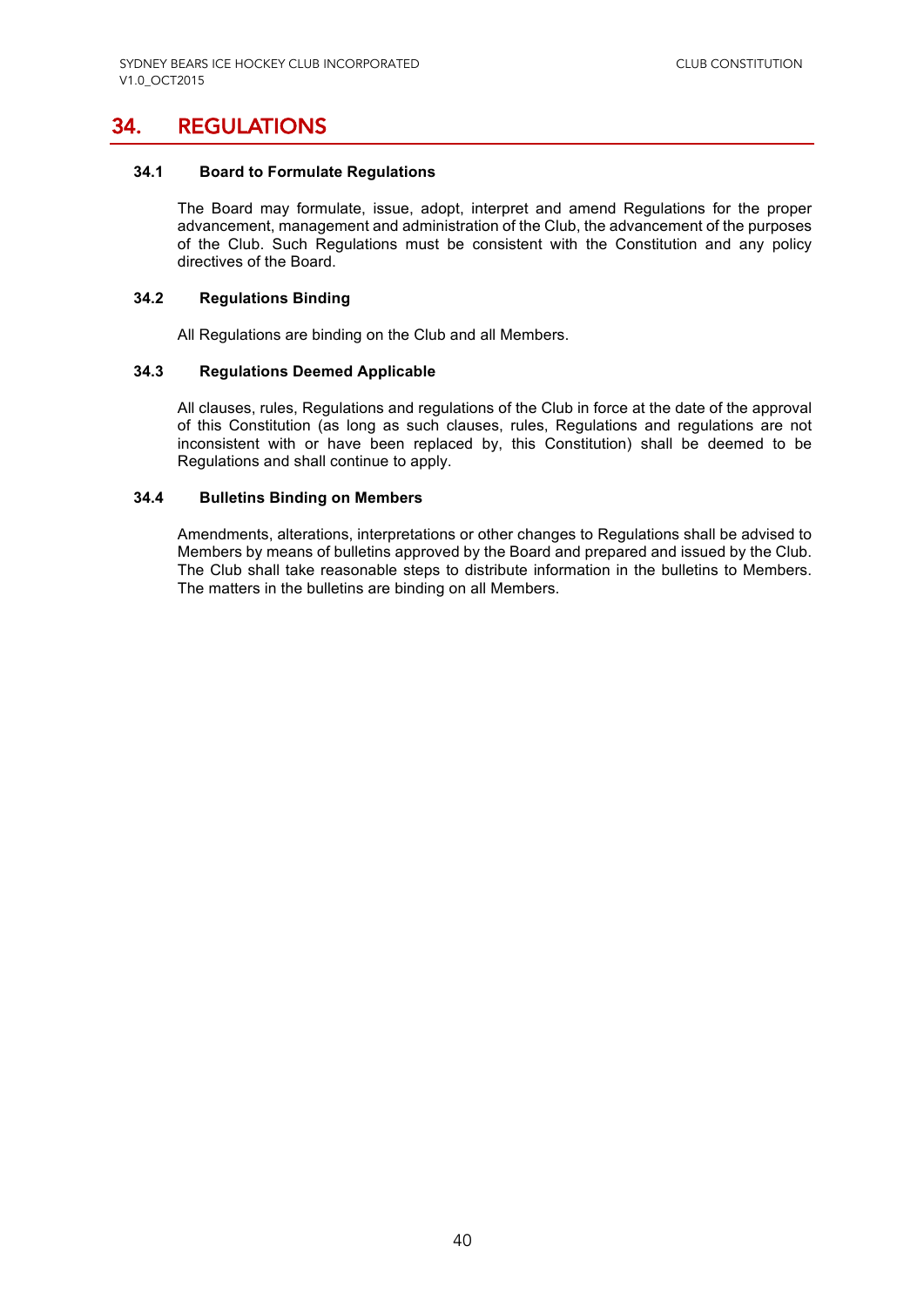# 35. STATUS AND COMPLIANCE OF CLUB

#### **35.1 Recognition of Club**

The Club is a Member of the regional and/or state bodies for Ice Hockey and is recognised by those bodies as the entity responsible for the delivery of Ice Hockey in the local area and is subject to compliance with this Constitution. The regional and/or state bodies' Constitutions shall continue to be so recognised and shall administer Ice Hockey in the local area in accordance with the Objects.

#### **35.2 Constitution of the Club**

This Constitution will clearly reflect the Objects of the region and state bodies for Ice Hockey and will conform to the Constitutions of those bodies, subject always to the Act.

#### **35.3 Region and SSO**

The Club may not resign, disaffiliate or otherwise seek to withdraw from its regional and/or state body without approval by Special Resolution.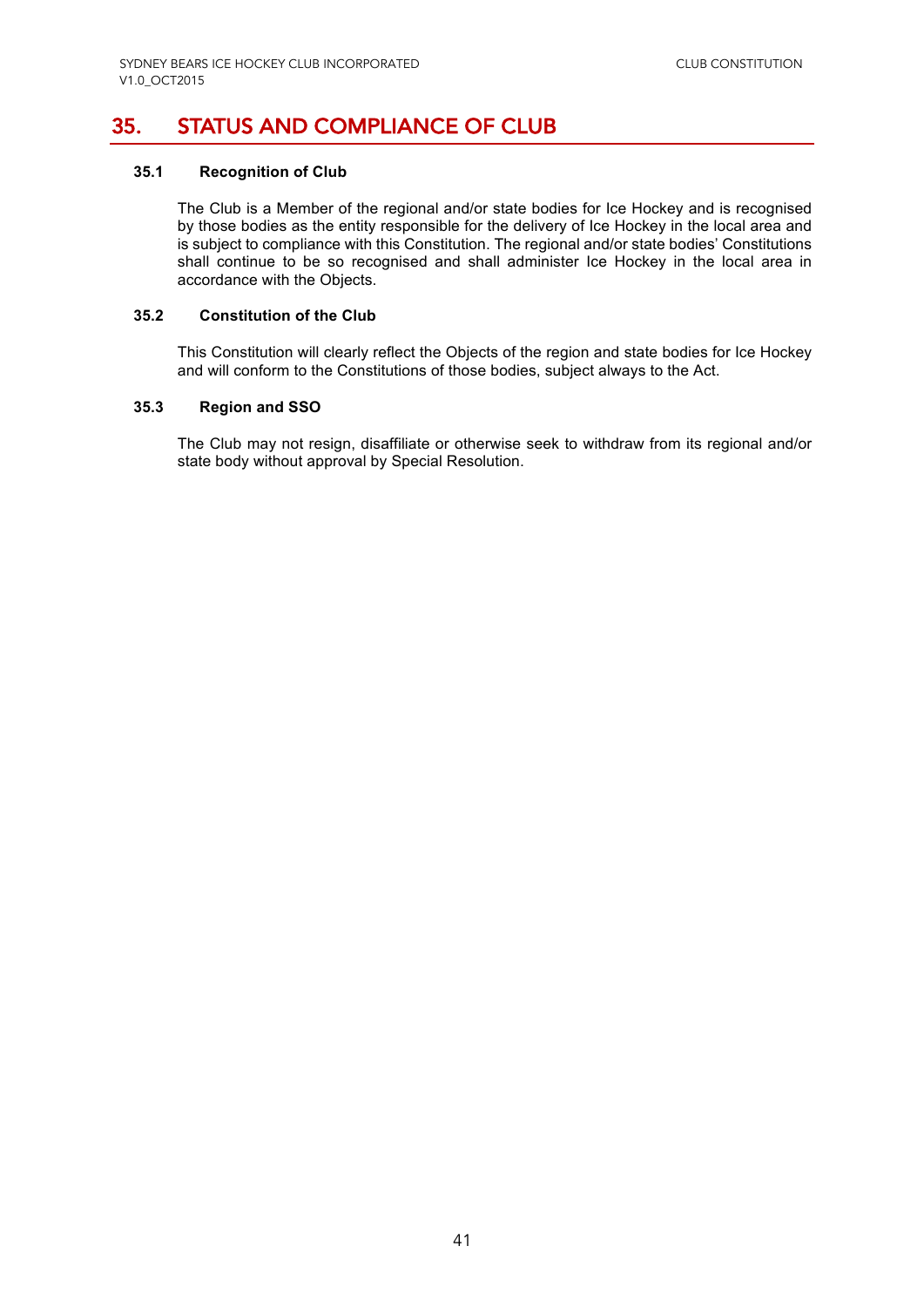### 36. NOTICE

- (a) Notices may be given by the Club to any person entitled under this Constitution to receive any notice. The notice can be sent by pre-paid post or facsimile transmission or, where available, by electronic mail to the Member's registered address or facsimile number or electronic mail address. In the case of a delegate, the notice can be sent to the last recorded address, facsimile number or electronic mail address.
- (b) Where a notice is sent by post, service of the notice shall be deemed to be effected by properly addressing, prepaying and posting the notice. Service of the notice is deemed to have been effected three days after posting.
- (c) Where a notice is sent by facsimile transmission, service of the notice shall be deemed to be effected upon receipt of a confirmation report confirming the facsimile was sent to/or received at the facsimile number to which it was sent.
- (d) Where a notice is sent by electronic mail, service of the notice shall be deemed to be effected the next business day after it was sent.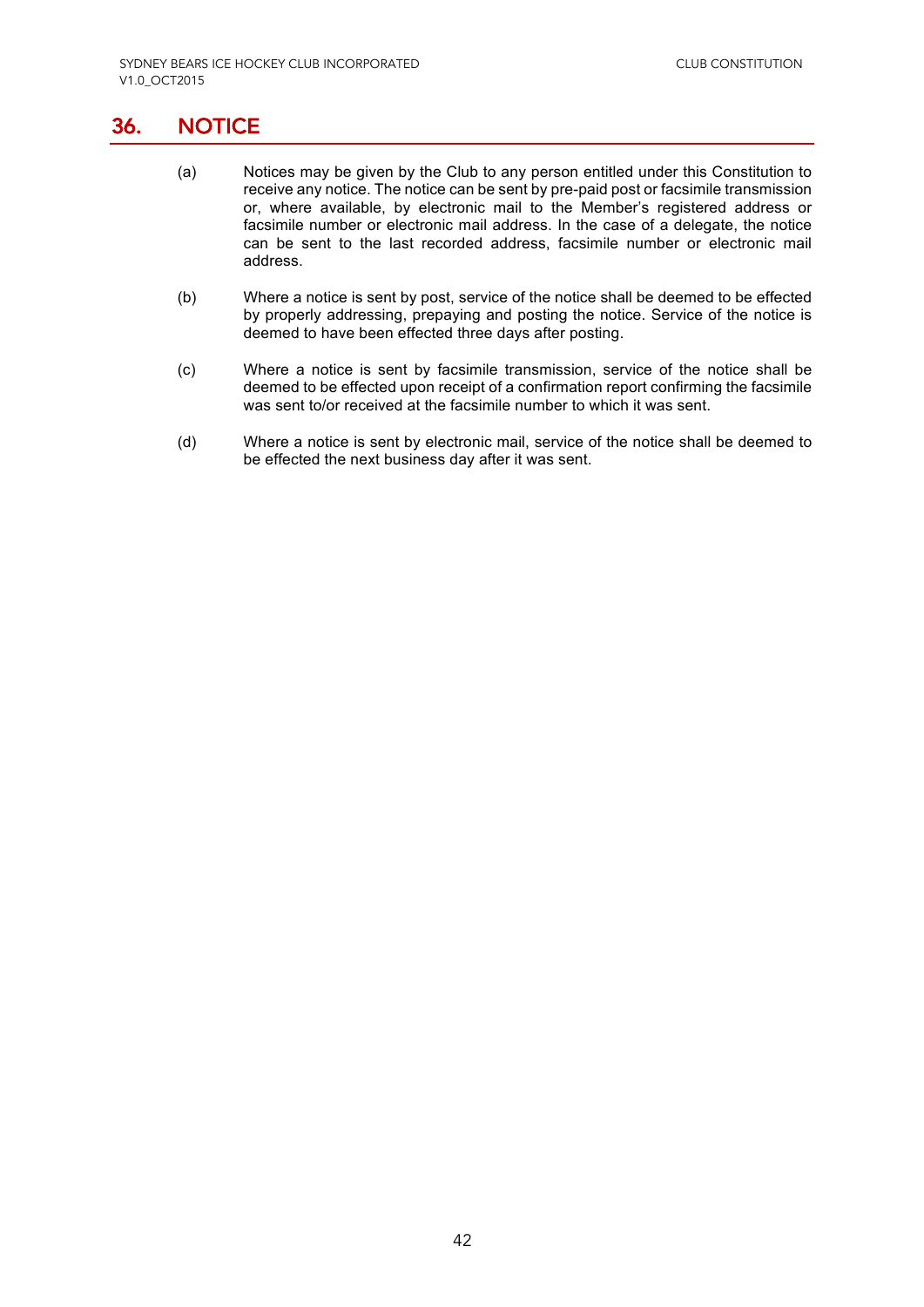# 37. INDEMNITY

- (a) Every director and employee of the Club will be indemnified out of the property and assets of the Club against any liability incurred by them in their capacity as director or employee in defending any proceedings, civil or criminal, in which judgement is given in their favour or in which they are acquitted or connected with any application in relation to any such proceedings in which relief is granted by the Court.
- (b) The Club shall indemnify its directors and employees against all damages and losses (including legal costs) for which any such director or employee may be or become liable to any third party in consequence of any act or omission, except wilful misconduct:
	- (ii) in the case of a director, performed or made while acting on behalf of and with the authority, express or implied, of the Club; or
	- (iii) in the case of an employee, performed or made in the course of, and within the scope of, their employment by the Club.